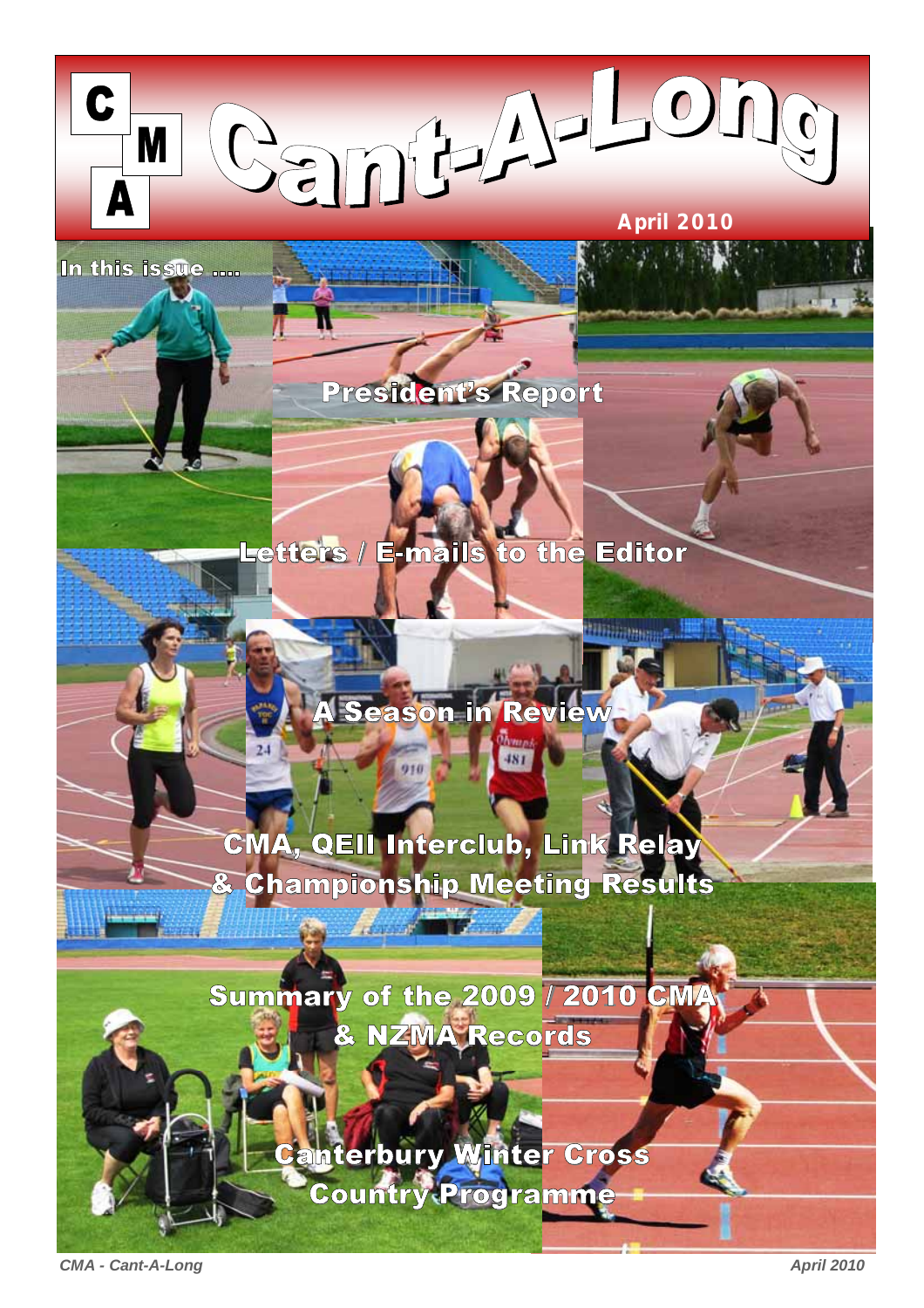#### *A note from the editor ... Andrew Stark*

It seems a long time since the last Cant-A-Long was produced. However, I seem to have been doing nothing but work on or think about athletics stuff all year.

Due to the work involved getting ready for the NZMA Championships, the committee agreed to delay this issue, but it is finally completed. I am looking forward to a break, whereby I can get back to doing my 'real job'.

In this issue, I have reported on the results of CMA, NZMA and Interclub meetings, highlighting the performances of our members. I have introduced a letter / e-mail to the editor section. I hope you will use this area to ask questions or express any concerns you have or offer praise for 'jobs' well done.

In the next issue, I would like to introduce a section for CMA members who live outside the greater Christchurch region, wherein we can report on what our members in those areas have been up to.

I would also like to introduce a coaching section, so if you have any thoughts as to what could be included, please let me know.

I am also looking for fellow athletes or supporters to come on board as 'reporters'. If you don't think you can write, that's okay as I will prepare a brief document that

will outline how to 'write an article', using a series of headings. It's not too difficult, once you get started and I would appreciate your help. Also remember that a picture tells a 1000 words, so if you take photos of our members in action, I am always pleased to receive them as well.

Deadline for copy is the last day of the month before publication.

i.e. January 31, April 30, July 31 & October 31

I look forward to hearing from you with a report or ideas for the next Cant-A-Long.

I hope your training is going well, be that walking, running, throwing or jumping.

Kind regards to you all,

Andrew Stark (Editor)

#### **Advertising in Cant-A-Long**

If you have a business and would like to advertise in Cant-A-Long, contact Andrew Stark.

Not only is Cant-A-Long mailed out to CMA members, but is it also posted on both the Athletics Canterbury and New Zealand Masters Athletics websites.

**Rates:** 

¼ page \$20.00 / issue or \$70.00 / year

½ page \$30.00 / issue or \$100.00 / year

**For up-to-date information about what's on, check out the Athletics Canterbury Website .....** 

**http://www.athleticscanterbury.org.nz**

**Canterbury Masters Athletics Inc Life Members:** 

**Iris Bishop Ian Brownie Merle Grayburn Gwyn Heseltine Bill Hobbs Bryan Kerr Dave Leech Peter Watts**

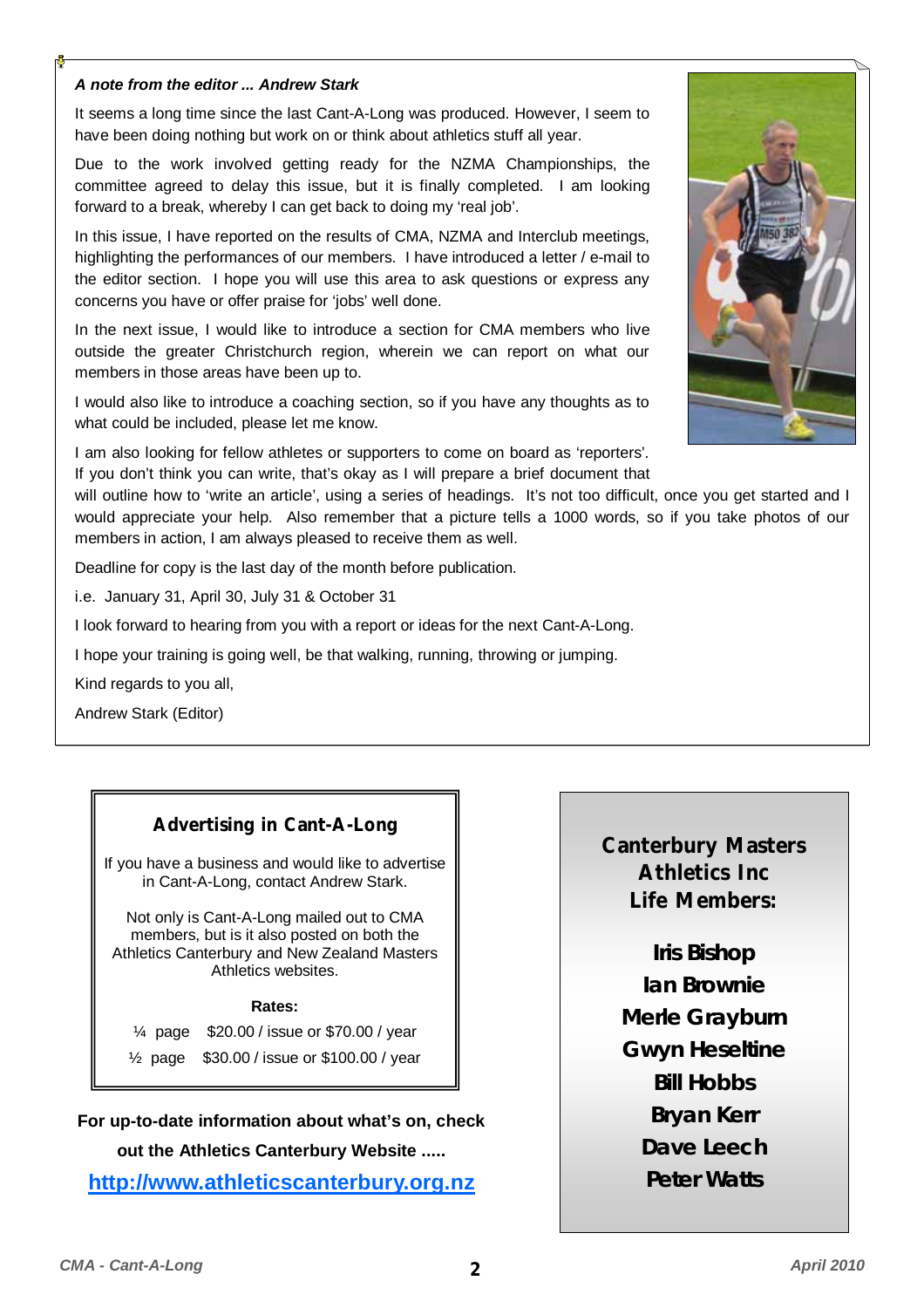#### **President's Report:**  $\blacksquare$

Here we are at the end of another Masters Track and Field season and already into Cross Country.

Where did the summer go?

I hope you all and especially all the new members, enjoyed the season. We look forward to having you back next season and remember to spread the word and bring along your friends.

The highlight this season was holding the New Zealand Masters Track & Field Championships here in Canterbury over the Easter weekend.

Once again the LOC came up with a well organised and very well run meeting. We have had many comments back from other centres, congratulating the committee on a fine job. Special thanks must go to Kevin & Bernadette Jago, Bryan Kerr and Andrew Stark, who did the bulk of the work. However, having said that, the meeting would not have run so smoothly without the large group of local and out of town officials who gave up their time to help out during four days of competition. Thank you to you all.

As for my own running at the championships ... it was summed up nicely by my 3 year old granddaughter. While I was running the 2000m steeples, she said to her mum, "Granddad is trying to catch up". I am sure she thought they should wait for me.

We have our presentation night on Sunday the  $2^{nd}$  May at the Cashmere Club hope to see you all there.

Allan Gardiner

*Here is Allan competing in the 3km CMA championships, February 6th 2010* 



The elected Committee of the Canterbury Masters Athletics Incorporated for the 2009 / 2010 season.

| <b>President:</b>                        |                  |                           |
|------------------------------------------|------------------|---------------------------|
| Allan Gardiner                           | Tel: 03 388 1248 | akgardiner@xtra.co.nz     |
| Secretary:                               |                  |                           |
| <b>Andrew Reese</b>                      | Tel: 03 332 3884 | anreese@xtra.co.nz        |
| Treasurer:                               |                  |                           |
| <b>Diane Carter</b>                      | Tel: 03 312 2518 | thecarters57@ihug.co.nz   |
| <b>Committee:</b>                        |                  |                           |
| Lois Anderson                            | Tel: 03 322 5118 | alloanderson@inet.net.nz  |
| <b>Ada Birtles</b>                       | Tel: 03 355 6336 | adabirtles@yahoo.co.nz    |
| <b>Bev Church</b>                        | Tel: 03 388 5736 | gchurch@elastomer.co.nz   |
| <b>Bryan Kerr</b>                        | Tel: 03 980 5346 | kerrbipg@paradise.net.nz  |
| Loris Reed                               | Tel: 03 337 3220 | lorisreed@xtra.co.nz      |
| <b>Andrew Stark</b>                      | Tel: 03 338 0516 | aws.resources@xtra.co.nz  |
| <b>Glen Watts</b>                        | Tel: 03 332 1964 | wattsinaname@clear.net.nz |
| <b>Track &amp; Field Representative:</b> |                  |                           |
| <b>Bryan Kerr</b>                        | Tel: 03 980 5346 | kerrbipg@paradise.net.nz  |
| <b>Uniform Officer:</b>                  |                  |                           |
| Ian Brownie                              | Tel: 03 942 6905 |                           |
| <b>Cant-A-Long Editor:</b>               |                  |                           |
| <b>Andrew Stark</b>                      | Tel: 03 338 0516 | aws.resources@xtra.co.nz  |
| <b>CMA - Cant-A-Long</b>                 | 3                | <b>April 2010</b>         |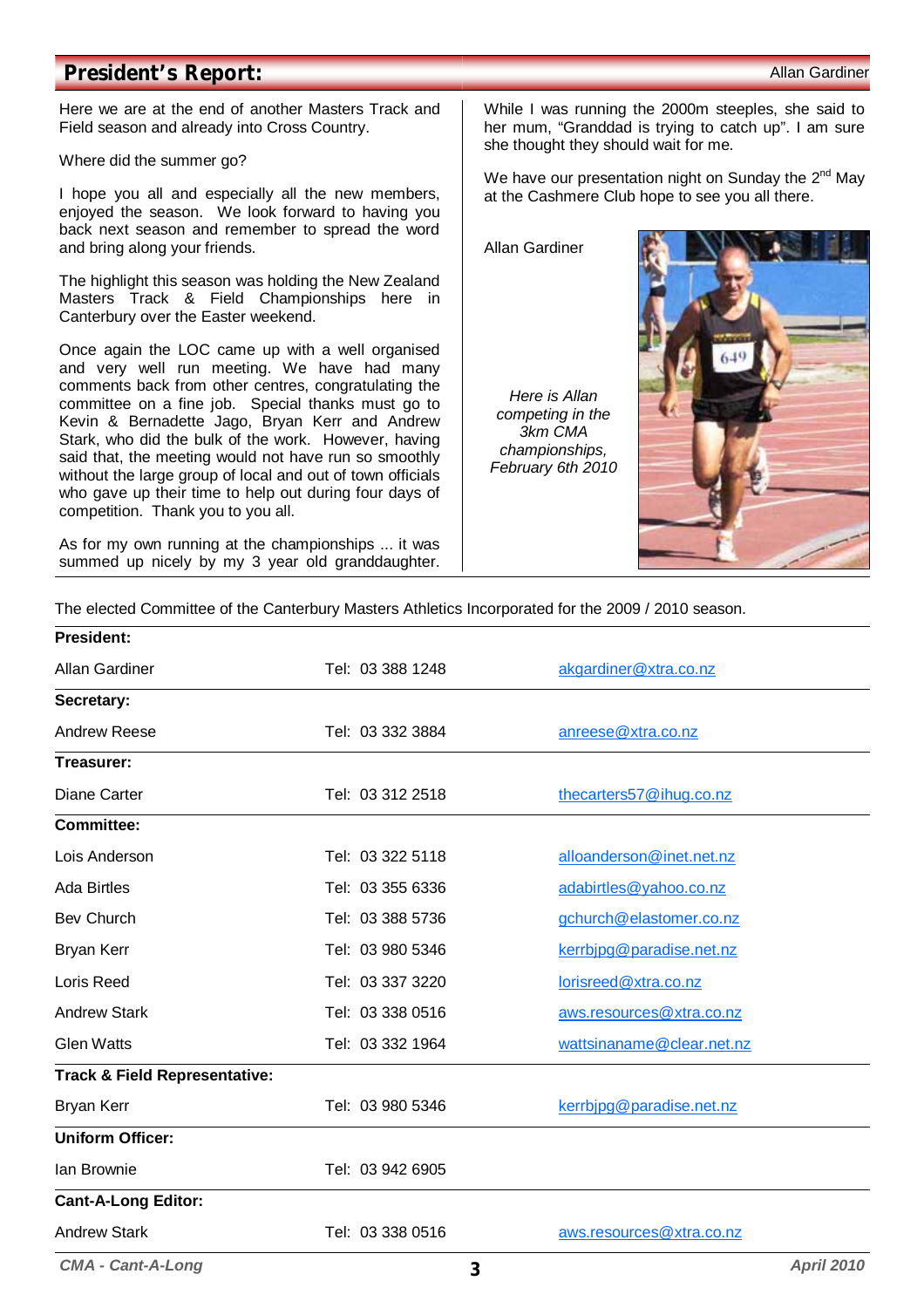#### **Welcome to new members**

At the time of compiling this newsletter, we had 155 registered members of CMA.

The following are new members or members rejoining after having a break in recent years.

- Murray Clayton **Don Mitchell** Don Garland Lyn Osmers
- Nigel Anderson **Fiona Gilroy Reverley Peterson** Jonathan Black Greg Harney Charles Neville Reid Michael Bond **Rodney Herrick** Anthony Rogal
- Kit Chambers **Darren Hoolahan** Michael Van der Colk

### **Letters / E-mails to the Editor**

A job well done,

On behalf of myself and the other Greymouth Masters athletes who attended the both Canterbury and NZ Masters Championships, I would like to say it was a job well done and most enjoyable to be part of.

We hope to generate a little more interest in our Masters athletes next year and look to compete when ever possible.

Please pass on our appreciation to the team.

Regards, Jack O'Connor Greymouth Athletic Club President



*Here is Jack in action at the recent NZMA Championships where he won the 400m hurdles, setting a CMA, NZMA & Championship record of 60.54. He also won the 400m.* 

Hi everyone,

You all are no doubt physically and mentally exhausted after the long weekend.

\*\*\*\*\*\*\*\*\*\*\*\*\*\*\*\*\*\*\*\*\*\*\*\*\*\*\*\*\*\*\*\*

I'd just like to voice my appreciation to all of the organisers, officials and various helpers that made this event memorable.

With no disrespect to the other centres that have hosted the champs in previous years, I can now say that I have experienced the 'Rolls Royce' of masters championships.

When Canterbury took over the event at the eleventh hour, I'm sure no one would have been critical if there had been some compromises made. On the contrary the quality of the entire event was absolutely first class. From the facilities, right down to the finer details, it seemed that nothing had been overlooked. You are lucky to have such great facilities at QEII and we in Auckland are envious of your stadium and 'state of the art' equipment.

I would also like to personally thank the entire crew, who not only ran the show with such efficiency, but were also very friendly and made me feel welcome and part of the team. We were all certainly well looked after in regards to meals etc and it was really appreciated.

My compliments too, for the way that Bryan ran such a tight ship. From my perch up in the photo finish room, I could see Bryan controlling the proceedings from his wheelchair, and it reminded me of Captain Kirk on the bridge of the Enterprise (for those of you that can remember Star Trek). Because I was helping behind the scenes, I saw the occasional minor glitch, but they were handled so quickly and efficiently that the rest of the competitors would have been blissfully unaware of them.

Our next challenge in Auckland is to host the national champs in 2012. I know that we won't be able to match the standard that Canterbury has set, but if we can emulate at least some of it, we will be on our way to doing a good job.

It was such a pleasure to participate in these champs and again I thank you all for the hard work that you put in to make this weekend one to remember.



#### Regards,

John Campbell President Auckland Masters Athletics

> *John won both his M45 races, 100m & 200m. Between races he helped out in the photo finish area.*

On behalf of the LOC, I would like to thank Jack and John for their positive comments - Andrew Stark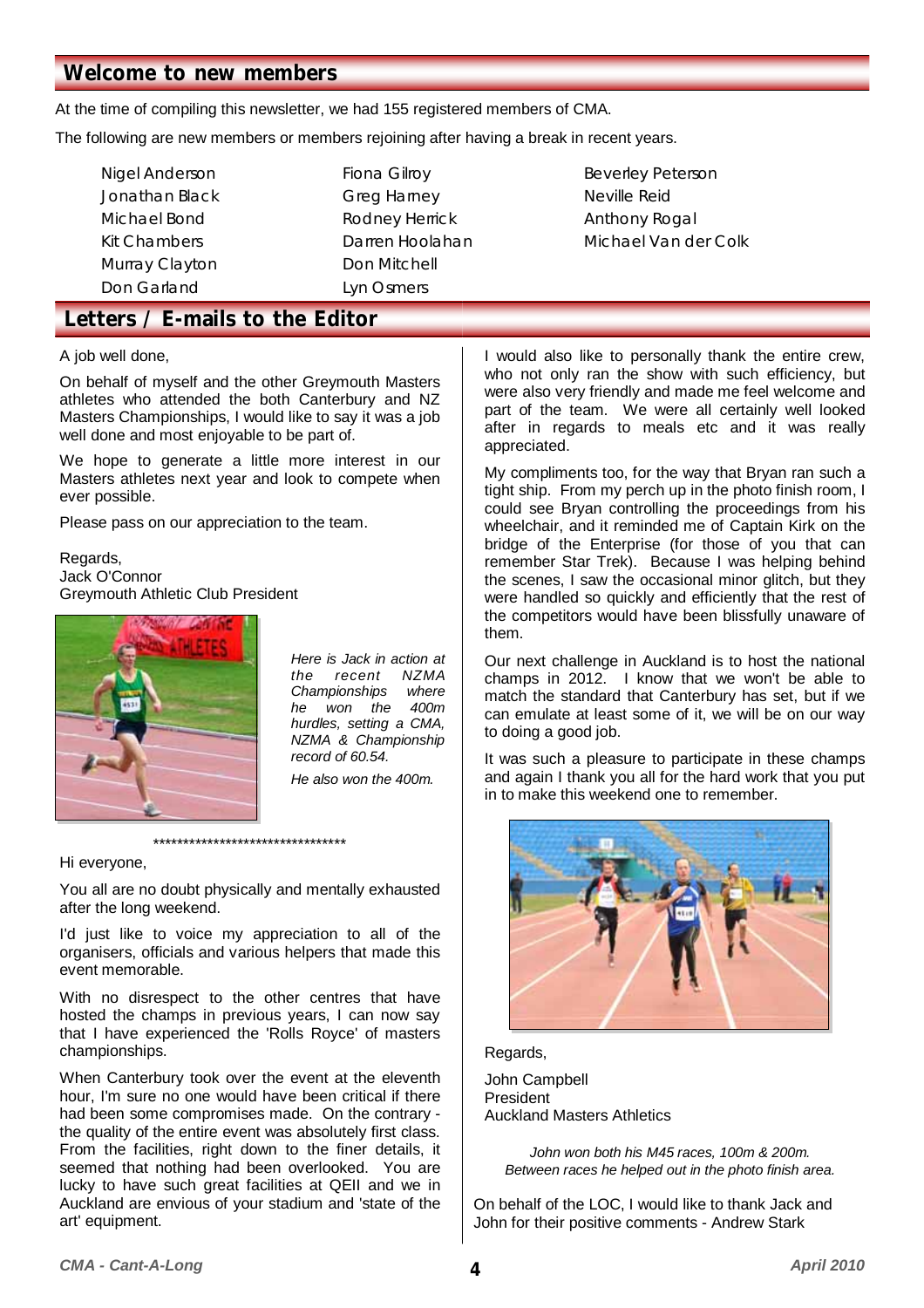#### **A Season in Review** Andrew Stark

The 2009 / 2010 track & field season is all over. On a personal note, it's not one that I will remember for my running, as I spent most of this year watching from the sideline due to an injury.

However for several reasons, it was one of the most enjoyable seasons I have had. Being a runner and at the risk of upsetting those who compete in field events, the sporting highlights for me were watching Richard Bennett (M45) run a 3000m race in 8:40.48 (92.91%) which was a CMA & NZMA record. However, even more impressive was watching Tony McManus (M60) run a 4:28.61 (97.76%) 1500m and get within a second of the World record (4:27.65), held by another New Zealander, Ron Robertson.

I share his disappointment in getting so close. In this attempt he was helped by Richard Bennett, Joe Ford, Malcolm Cornelius and Anthony Rogal and the effort they all put in was obvious by their various states of fatigue at the end of the race. Well done boys and I'm sorry I was not there to help. See the photos on page 15.

Both Richard and Tony's races were run on the same night as the international meeting starring Nick Willis, but do you think Richard and Tony got a mention in the paper??? Not a word … but for those in the know, these two performances were just as exciting as the so called feature events.

Earlier in the season, at the Canterbury Open Championships, several masters athletes lined up the B Grade 1500m final, including me (Richard Bennett ran the A grade final). While my run was less than memorable, Tony ran another great 1500m in 4:28.90, narrowly missing the world record. At the NZMA championships, running solo on the Saturday morning, having raced the 5000m on the Friday night, he ran 4:29.01. Unfortunately another narrow miss! However, he did break the world M60 mile record earlier in the season, setting a new time of 4:53.29.

Incidentally, the entire field of the B Grade Canterbury Open 800m Championship final was made up of masters athletes, won by Joe Ford ... what does that say about the standard of athletics in Canterbury?

If you are looking for inspiration, what more inspiration do you need than to watch the likes of Shirley Peterson, Ian Brownie, Stan Gawler, Maurice Cook, Dave Leech, Bob Boland, Ron Stevens and our other 'mature' athletes compete. You have my upmost respect and admiration.

Shirley Peterson continues to defy the odds by competing in the triple jump, an activity that puts immense strain on your knee during the step phase (just ask her daughter!). On three occasions she has broken the CMA & NZMA record, the last two jumps also being World records. One of Shirley's most exciting races of the season was the 200m at the NZMA Championships, where she battled Marcia Petley (photo page 19) all the way up the straight. Her time of 44.70 was faster than the W80 world record, but unfortunately there was a +2.4 tail wind, so the record was not allowed.

Who says you can't teach on old dog new tricks. The photo of Ian Brownie nearing the finish of his 80m hurdles race displays perfect running form that much younger athletes would be proud of. It just goes to show that practice does makes perfect, even if it has taken Ian a while to master it. As Ian races the hurdles, I can feel myself holding my breath as he jumps each flight and I'm sure I'm not the only one. I jokingly asked him if he had a doctors certificate to allow him to do that ... he just laughed. Ian also defended his CMA pentathlon title this year ... and was successful.



*Ian Brownie in action ... 80m hurdles finish.* 

Stan Gawler is another quiet achiever. One day I came across Stan running up Major Hornbrook Road, which a challenge for anyone, let alone one who is over 80 years old. Stan competes regularly in the longer track events and methodically goes about the 'business' ... lap, after lap, after lap, .... He has set numerous records this season as listed on page 21.

Maurice Cook has had a quiet season this year, which I assume is due to injury or pacing himself (I apologise if that's not correct Maurice), but has been seen helping out at meetings. However he competed in four events at the NZMA Championships and combined with Ian Brownie, Stan Gawler and Stan Cotton to compete in a 4x 1 mile event at Max's meeting, our final CMA meeting for the year.

Dave Leech has been the bench mark for throwers in the Canterbury region since I first came on the scene in the late 70's, with his preferred events as a master being the hammer and weight throws. While he performs, Pat records. His involvement with CMA has been recognized this year with him being added to our list of life members. Dave has had both hips replaced, the last one having been done in June. This has meant that he has 'slowed down a bit' lately, but he was there at our NZMA Championships, so well done Dave.

It would be fair to say the Bob Boland made a guest appearance at the NZMA Championship. At aged 87, just making the straight line once would be an achievement, but Bob competed and set CMA records in the 200m, 400m and 800m. All that secret training obviously paid off, so well done.

Ron Stevens is another well performed 'mature' athlete, who seems to improve with age. He has set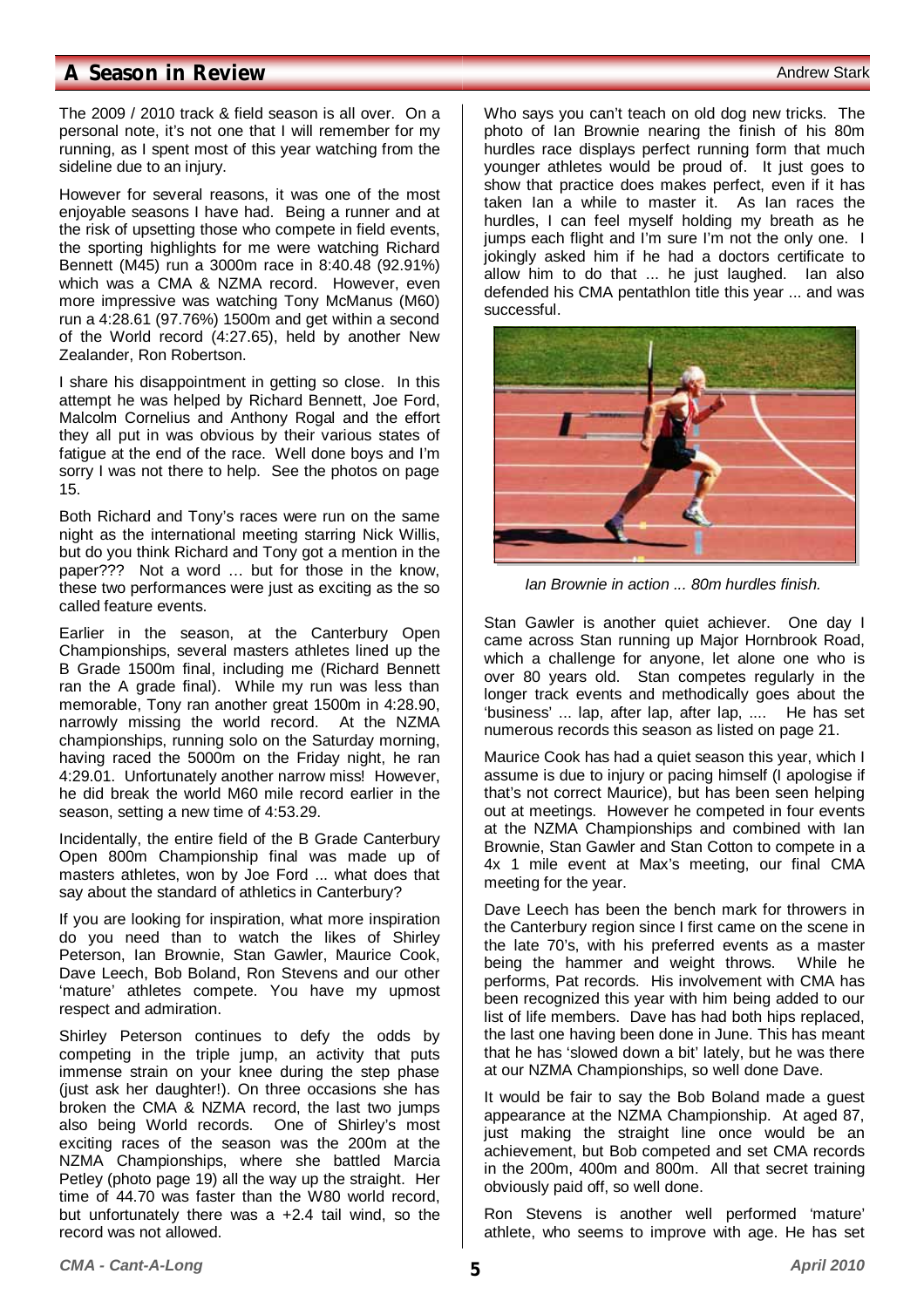two SIMA and three CMA & NZMA records for his favoured events, the 3000m, 5000m and 10000m. Last season I remember him racing more over the shorter distances, with great success. Does that mean I should do the same and move up?

A slightly less mature woman, Iris Bishop has just moved up to W75 and has been a regular attendee at CMA meetings. She has been rewarded for her efforts by setting five CMA records this season.

Of our 'younger' athletes, Rick Davison (M60) is our best performed thrower and he deserves a mention for his achievements throughout the summer. He started competing in mid October at the Sydney Masters Games, where he won three medals, setting two CMA records (hammer and weight throws) and setting a CMA & NZMA record in the Weight Pentathlon. While he did have a quiet period over Christmas, he came back strongly to finish the season by breaking his own CMA & NZMA Weight Pentathlon record on April 5<sup>th</sup> at the NZMA championships. A full list of all his record breaking performances are on pages 20 & 21.

Stephen McKee (M50), whose interest in competing was rekindled due to coming down each week to watch his son, has had a new lease on life since turning 50 in December. I remember him back in the 80's competing alongside his brother. This season he has broken six records, many of them being both CMA and NZMA records, in the events 60m, hurdles, triple jump, pole vault and shot put. He also won the Canterbury Open Decathlon Championships. I watched him compete in the NZMA Championships Weight Pentathlon and couldn't help but think he had a slight disadvantage because of his size .... or lack of. I had trouble rolling back the shot, let alone putting it and there are not many weight throwers who high jump.

Being a runner, I used to turn up, race and disappear. Once I decided to stop racing in mid February due to an injury, I turned my full attention to helping organise the NZMA Track & Field Championships. This was my first experience of organising an athletics meeting. The LOC had a balance of established and new members, with Kevin Jago as chairman. Bernadette Jago and I undertook the task of learning how to run an athletics meeting using Sportscore and by the time the meeting occurred, we had it 'all under control'. We in Canterbury are very fortunate to have the experience and expertise of Bryan Kerr, who did the lion's share of the work, using his various contacts to ensure we had access to QEII when needed and a 'merry band' of officials / helpers organised to run the meeting. This was not an easy task as our meeting coincided with an athletics meeting in Invercargill.

Without Bryan's help, the job would have been a lot more difficult for all on the LOC. I would particularly like to thank him for all the help and guidance he gave me, as the 'new boy', in the weeks leading up to the event. Since being involved, I have a much greater appreciation of what is required to run a meeting. I can now understand why people enjoy officiating as there is a real sense of satisfaction when the job is done well and you know the athletes appreciate your efforts.

Helping organise the meeting was my personal highlight of the season and the creation of the

programme booklet and certificates were jobs I particularly enjoyed. To see all the hard work come together on the day as the meeting ran without any major problems, was most rewarding. The QEII stadium is well designed, whereby the officials and athletes can mix together easily… making these the 'friendly games', which I trust those who attended all enjoyed.

Andrew Reese also deserves special mention, as without his willingness to 'be there' to organise and get out the field event equipment, the meeting would not have run so smoothly.

I hope you all enjoy the winter ... well as much as you can ... and make use of the time so that you can embark on next season with renewed energy and enthusiasm.

P.S. Good luck to those athletes going to Tahiti. Remember to take plenty of photos and write a report for Cant-A-Long about 'your adventures'.

#### **Bill Newton's poem**

#### *Lament of an Old Thrower*

*The discus was a graceful sling, It's now a wobbly, awkward fling. I try to get the Grecian pose, But sometimes end up on my nose. Where are the throws of yesteryear?* 

*The strength and speed that was the shot, Has now all sadly gone to pot. The glide is now a clumsy stumble, And now and then I take a tumble. Where are the throws of yesteryear?* 

*And when I throw the deadly spear, I hurl it far, it lands quite near. I try to give a mighty launch, What gets in the way, is it my paunch? Where are the throws of yesteryear?* 

*The weight and hammer that I swing, Don't give me much of anything. I hurl hard and swing them fleeter, The gain - another centimetre! Where are the throws of yesteryear?* 

*But as I age and death comes near, The lighter weights give me some cheer, And I go and sort out my gear. Oh, where are the throws of yesteryear?*

*Here is Bill with Ada Birtles at the CMA Championships, showing off her achievement certificate she received at the SIMA Championships.* 



Bill unfortunately was unable to compete at the NZMA Championships due to illness. I hope you are getting back to full health.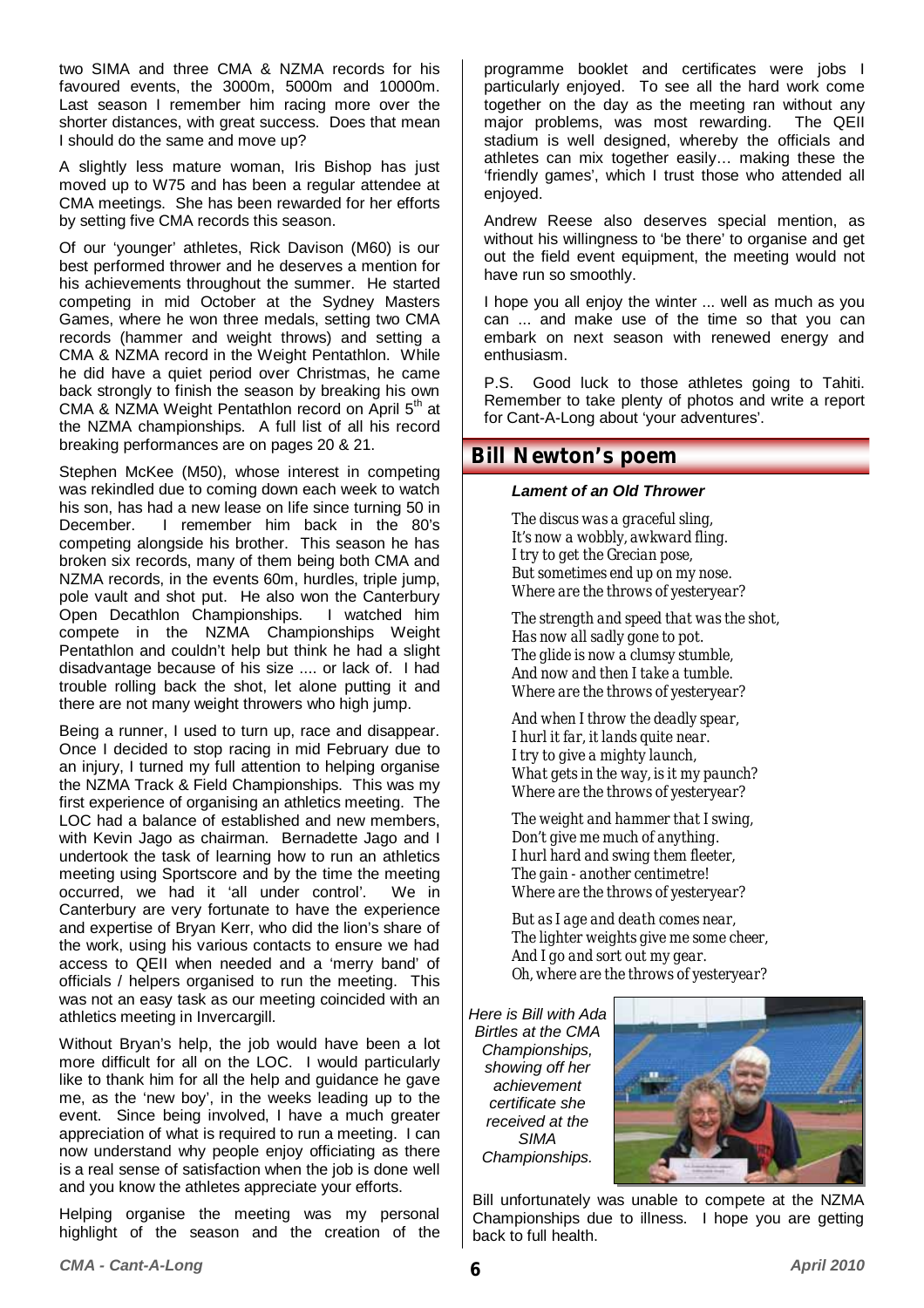### **CMA Meeting, Interclub & Championship Results 2009 / 2010**

### **Wednesday January 20th 2010**

The field event results for this meeting were listed in the last Cant-A-Long.

|     | 60m                     |         |
|-----|-------------------------|---------|
| W16 | Jaqui Barnfield         | 10.4    |
| W60 | Lois Anderson           | 10.6    |
| W80 | <b>Shirley Peterson</b> | 13.0    |
| M30 | Samir Yousuf            | 7.9     |
| M45 | Craig Wenmoth           | 8.2     |
| M50 | Steve McKee             | 8.5     |
| M55 | John Stone              | 9.2     |
| M60 | <b>Kit Chambers</b>     | 8.9     |
|     | 100m                    |         |
| W16 | Jaqui Barnfield         | 16.6    |
| M30 | Samir Yousuf            | 12.4    |
| M45 | Craig Wenmoth           | 13.2    |
| M50 | Steve McKee             | 13.5    |
| M55 | John Stone              | 15.0    |
| M60 | <b>Kit Chambers</b>     | 14.2    |
| M70 | <b>Bruce McPhail</b>    | 16.0    |
| M75 | Max Wood                | 17.5    |
|     | 200 <sub>m</sub>        |         |
| W60 | Lois Anderson           | 36.3    |
| W60 | <b>Gwen Papps</b>       | 53.4    |
| W65 | Margaret Fraser         | 46.2    |
| M45 | Craig Wenmoth           | 28.5    |
| M55 | <b>Jeff Barnfield</b>   | 28.2    |
| M55 | Maurice Gough           | 36.1    |
| M60 | <b>Kit Chambers</b>     | 30.0    |
| M60 | John Mulvaney           | 37.0    |
| M65 | <b>Neil Papps</b>       | 47.3    |
| M70 | <b>Bruce McPhail</b>    | 36.4    |
| M75 | Max Wood                | 34.9    |
|     | 400m                    |         |
| M75 | Max Wood                | 81.4    |
|     | 800m                    |         |
| W60 | Loris Reed              | 2:58.1  |
| W60 | Margaret Fraser         | 4:02.2  |
| M55 | Maurice Gough           | 2:46.0  |
| M60 | John Mulvaney           | 2:58.6  |
| M65 | <b>Neil Papps</b>       | 3:46.2  |
|     | 3000m                   |         |
| M50 | Tom Reihana             | 14:10.7 |
| M55 | Maurice Gough           | 14:11.0 |
| M65 | Jos Galavazi            | 14:36.0 |
| M65 | Allan Gardiner          | 15:27.8 |
| M60 | John Mulvaney           | 16:10.2 |
| M75 | <b>Brian Keown</b>      | 18:28.4 |

### Saturday 23<sup>rd</sup> / Sunday 24<sup>th</sup> January 2010

|                | <b>Decathlon</b> |                   | Points       |
|----------------|------------------|-------------------|--------------|
| M50            | Stephen McKee    |                   |              |
| 1              | 100m             | 13.67             | 360          |
| $\overline{2}$ | Long Jump        | 5.24m             | 429          |
| 3              | Shot Put         | 10.28m            | 502          |
| 4              | High Jump        | 1.53m             | 411          |
| 5              | 400m             | 63.17             | 312          |
| 6              | 110m hurdles     | 19.14             | 420          |
| 7              | Discus           | 28.45m            | 434          |
| 8              | Pole Vault       | 3.60 <sub>m</sub> | 509          |
| 9              | Javelin          | 34.83m            | 368          |
| 10             | 1500m            | 5:46.44           | 322          |
|                |                  |                   | $AOCZ = 4.4$ |





*Stephen McKee in action* 

### **Saturday January 31st 2010**

|            | <b>Shot Put</b>     | <b>Best Throw</b> |
|------------|---------------------|-------------------|
| W45        | Lynn Osmers         | 8.68              |
| <b>W60</b> | Ada Birtles         | 6.83              |
| W70        | Barbara Bird        | 6.84              |
| W70        | Iris Bishop         | 4.74              |
| <b>M60</b> | <b>Rick Davison</b> | 10.44             |
| M75        | <b>Bill Newton</b>  | 8.38              |
| M80        | Dave Leech          | 7.56              |
|            | <b>Weight Throw</b> |                   |
| <b>W60</b> | Ada Birtles         | 9.47              |
| W70        | Barbara Bird        | 6.38              |
| W70        | Iris Bishop         | 5.13              |
| <b>M60</b> | *Rick Davison       | 16.72             |
| M75        | <b>Bill Newton</b>  | 10.54             |
| <b>M80</b> | Dave Leech          | 12.28             |
|            |                     |                   |

\* CMA record

No track results were provided.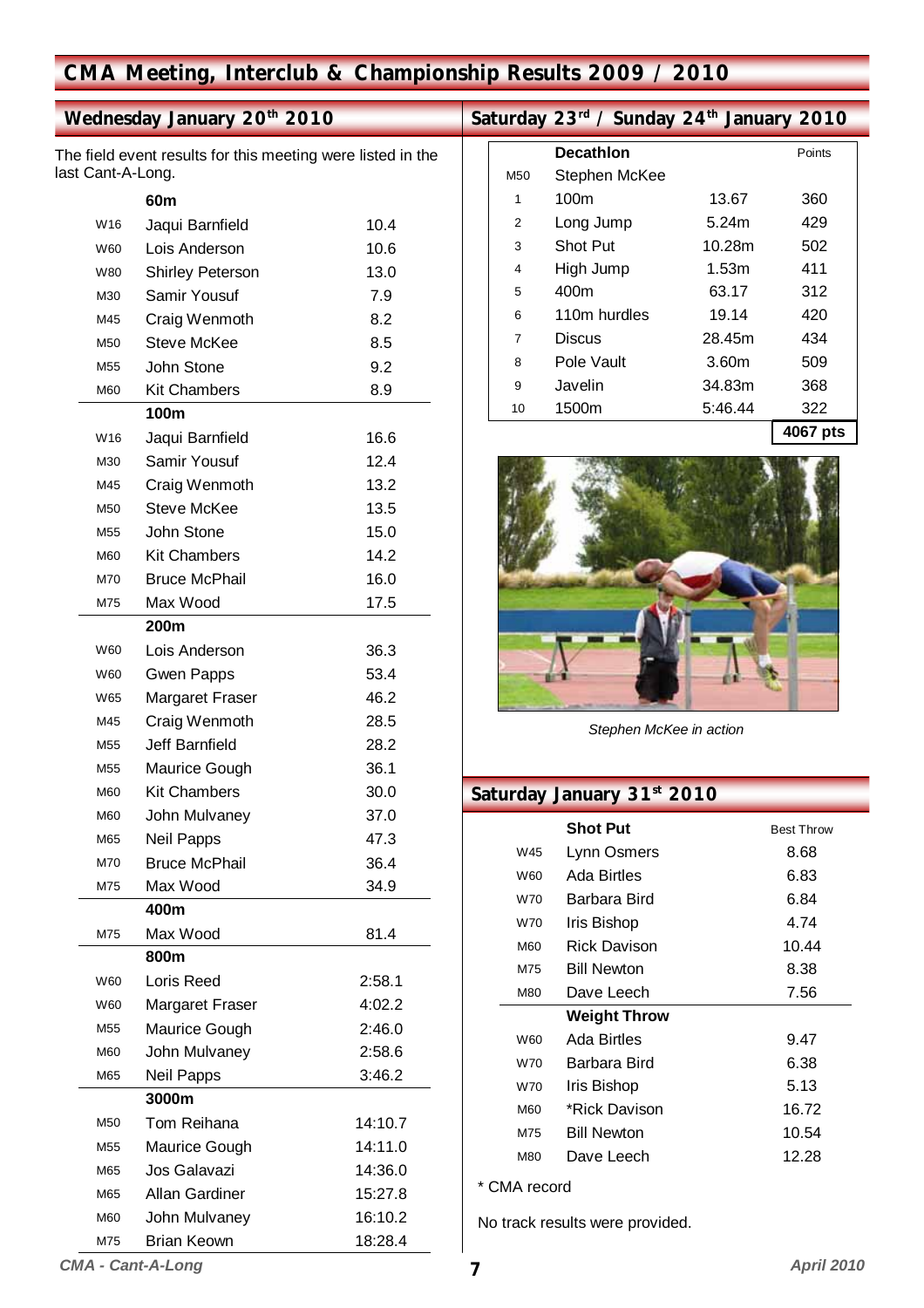| <b>Women's Pentathlon</b>      | <b>100m</b> | <b>Shot</b>    | LJ          | <b>Javelin</b> | <b>800m</b>                            | <b>Total</b> |
|--------------------------------|-------------|----------------|-------------|----------------|----------------------------------------|--------------|
| Lyn Osmers                     |             | 9.13           |             |                |                                        |              |
| Age Factors (W45)              |             | 1.3173         |             |                | Held Sunday 24th February 2010 at QEII |              |
|                                |             | 12.02          |             |                |                                        |              |
|                                |             | 662            |             |                |                                        | 662          |
| <b>Birgit Steltner</b>         | 17.25       | 6.43           | 3.11        | 13.90          |                                        |              |
| Age Factors<br>(W55)           | 0.8127      | 1.5191         | 1.3502      | 1.5450         |                                        |              |
|                                | 14.02       | 9.76           | 4.19        | 21.47          |                                        |              |
|                                | 601         | 514            | 352         | 316            |                                        | 1783         |
| Lois Anderson                  | 16.81       | 6.56           | 3.12        | 12.15          |                                        |              |
| Age Factors (60)               | 0.7744      | 1.6782         | 1.4596      | 1.7460         |                                        |              |
|                                | 13.02       | 11.00          | 455         | 311            |                                        | 2113         |
|                                | 766         | 595            | 441         | 311            |                                        |              |
| <b>Beverly Church</b>          |             | 7              | 2.02        | 17.78          |                                        |              |
| Age Factors<br>(60)            |             | 1.6782         | 1.4596      | 1.75           |                                        |              |
|                                |             | 11.74          | 2.94        | 31.04          |                                        |              |
|                                |             | 644            | 97          | 496            |                                        | 1237         |
| Gwenn Papps                    | 25.12       |                |             |                |                                        |              |
| Age Factors<br>(W60)           | 0.7744      |                |             |                |                                        |              |
|                                | 19.46       |                |             |                |                                        |              |
|                                | 39          |                |             |                |                                        | 39           |
| Allison Wright                 |             | 5.11           | 1.69        | 13.70          |                                        |              |
| Age Factors<br>(W60)           |             | 1.6782         | 1.4596      | 1.79           |                                        |              |
|                                |             | 8.57           | 2.46        | 23.02          |                                        |              |
|                                |             | 436            | 29          | 362            |                                        | 827          |
| Barbara Bird                   |             |                |             |                |                                        |              |
| Age Factors<br>(W70)           |             | 2.1227         | 1.742       | 2.22           |                                        |              |
|                                |             | 14.37          | 4.05        | 42.72          |                                        |              |
|                                |             | 819            | 319         | 720            |                                        | 1858         |
| Men's Pentathlon               | LJ          | <b>Javelin</b> | <b>200m</b> | <b>Discus</b>  | <b>1500m</b>                           | <b>Total</b> |
| Jeff Barnfield                 | 4.15        | 28.43          | 27.81       | 16.34          |                                        |              |
| Age Factors<br>M55             | 1.3417      | 1.4059         | 0.8325      | 1.0984         |                                        |              |
|                                | 5.56        | 39.96          | 23.16       | 17.94          |                                        |              |
|                                | 494         | 442            | 770         | 234            |                                        | 1940         |
| Maurice Gough                  | 3.45        | 14.30          | 33.75       | 13.05          | 5.46.35                                |              |
| Age Factors<br>M <sub>55</sub> | 1.3417      | 1.4059         | 0.8325      | 1.0984         | 0.8181                                 |              |
|                                | 4.62        | 20.10          | 28.10       | 14.33          | 4.43.44                                |              |
|                                | 312         | 163            | 370         | 168            | 659                                    | 1672         |
| <b>Bruce Savage</b>            |             |                | 42.94       | 15.02          |                                        |              |
| Age Factors<br>M75             |             |                | 0.6925      | 1.6217         |                                        |              |
|                                |             |                | 29.74       | 24.35          |                                        |              |
|                                |             |                | 266         | 355            |                                        | 621          |
| Max Wood                       |             | 11.47          | 33.07       | 13.35          |                                        |              |
| Age Factors<br>M75             |             | 2.0098         | 0.6925      | 1.6217         |                                        |              |
|                                |             | 23.05          | 22.91       | 21.64          |                                        |              |
|                                |             | 203            | 794         | 303            |                                        | 1300         |
| <b>Bill Newton</b>             |             | 23.77          |             | 20.97          |                                        |              |
| Age Factors<br>M75             |             | 2.0098         |             | 1.6217         |                                        |              |
|                                |             | 47.77          |             | 34.00          |                                        |              |
|                                |             | 556            |             | 544            |                                        | 1100         |
| lan Brownie                    | 3.07        | 12.89          | 40.87       | 18.21          | 8.48.79                                |              |
| Age Factors<br>M80             | 2.0506      | 2.0612         | 0.6355      | 1.9033         | 0.6236                                 |              |
|                                |             |                |             |                |                                        |              |
|                                | 6.29        | 26.56          | 25.98       | 34.65          | 5.29.76                                |              |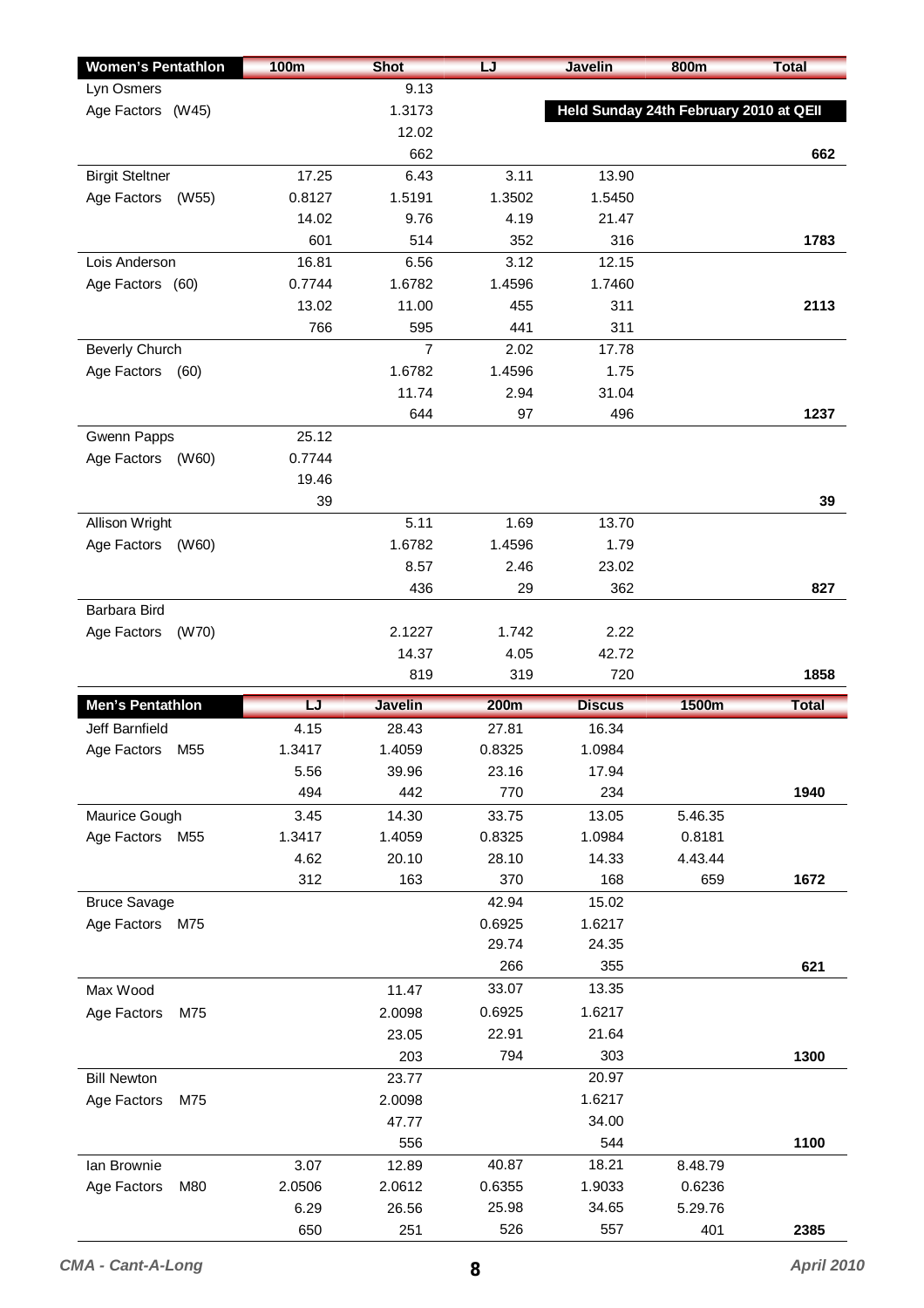### **Saturday February 6th 2010**

CMA Masters athletes joined 'young' athletes to compete in the 3000m championships, but as is often the case, masters athletes made up most of the field.

| <b>CMA 3000m Championship Results</b> |                        |          |  |  |
|---------------------------------------|------------------------|----------|--|--|
| W40                                   | Lisa McGoldrick        | 11:11.70 |  |  |
|                                       |                        |          |  |  |
| M40                                   | Malcolm Cornelius      | 10:25.37 |  |  |
| M40                                   | <b>Richard Mallock</b> | 10:43.04 |  |  |
| M45                                   | Dave Collie            | 10:07.56 |  |  |
| M45                                   | Nigel Anderson         | 10:46.64 |  |  |
| M <sub>50</sub>                       | Clive Kitchingman      | 10:31.22 |  |  |
| M <sub>50</sub>                       | Michael Kelly          | 11:47.07 |  |  |
| <b>M60</b>                            | Peter Larkin           | 10:34.54 |  |  |
| <b>M60</b>                            | Don Mitchell           | 11:51.08 |  |  |
| <b>M60</b>                            | John Mulvaney          | 14:29.86 |  |  |
| M65                                   | Neville Reid           | 11:52.44 |  |  |
| M65                                   | John Eastmond          | 13:48.65 |  |  |
| M65                                   | Allan Gardiner         | 15:30.80 |  |  |
| M70                                   | Eric Saxby             | 13.59.44 |  |  |
| M75                                   | Ron Stevens            | 12:19.68 |  |  |



*The 3000m competitors do battle in warm conditions at QEII.* 



Below are the inter-club results. Malcolm Fraser was attempting to break Max Wood's 400m record, but an upper hamstring injury forced him to stop after 300m. The injury ended Malcolm's season.



|                 | 100m                   |         |
|-----------------|------------------------|---------|
| M35             | Jonathan Black         | 12.38   |
| M70             | Malcolm Fraser         | 14.86   |
|                 | 800m                   |         |
| M40             | Darren Hoolahan        | 2:03.68 |
| M45             | <b>Richard Bennett</b> | 2:05.65 |
|                 | 1500m                  |         |
| M45             | Joe Ford               | 4:19.96 |
| M <sub>50</sub> | <b>Andrew Stark</b>    | 4:27.56 |
| M60             | Tony McManus           | 4:40.41 |
|                 | <b>High Jump</b>       |         |
| M <sub>50</sub> | Stephen McKee          | 1.50m   |
|                 | <b>Pole Vault</b>      |         |
| M <sub>50</sub> | Stephen McKee          | 1.50m   |
|                 | <b>Shot Put</b>        |         |
| M <sub>55</sub> | Jeff Barnfield         | 7.77m   |
|                 |                        |         |

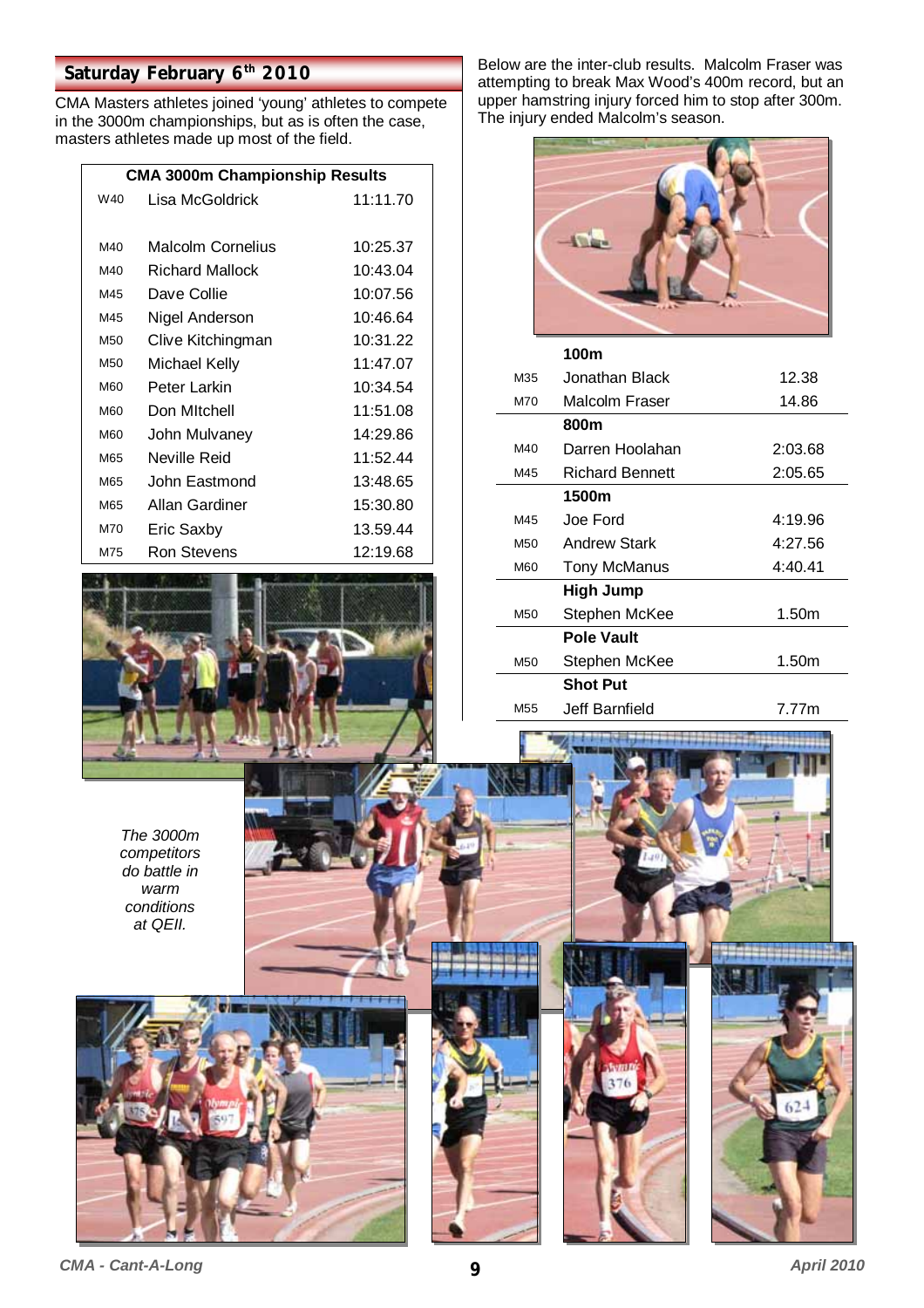|                       | Sunday February 7th - CMA Weight Pentathlon Championships                                                   |        |             |               |         |        |              |
|-----------------------|-------------------------------------------------------------------------------------------------------------|--------|-------------|---------------|---------|--------|--------------|
|                       | The weight pentathlon championships were held at QEII in cool conditions. Photos taken by Jackie Barnfield. |        |             |               |         |        |              |
|                       |                                                                                                             | Hammer | <b>Shot</b> | <b>Discus</b> | Javelin | Weight | <b>Total</b> |
| <b>Steve McKee</b>    |                                                                                                             | 21.08  | 10.05       | 28.52         | 32.17   | 7.54   |              |
| Age Factors           | M50                                                                                                         | 1.1656 | 1.1468      | 1             | 1.279   | 1.1123 |              |
|                       |                                                                                                             | 24.57  | 11.52       | 28.52         | 41.14   | 8.38   |              |
|                       |                                                                                                             | 264    | 577         | 435           | 459     | 362    | 2097         |
|                       |                                                                                                             | 264    | 841         | 1276          | 1735    | 2097   |              |
| <b>Terry James</b>    |                                                                                                             | 20.63  | 8.58        | 22.52         | 14.51   | 7.99   |              |
| Age Factors           | M50                                                                                                         | 1.1656 | 1.1468      | 1             | 1.279   | 1.1123 |              |
|                       |                                                                                                             | 24.04  | 9.83        | 22.52         | 18.55   | 8.88   |              |
|                       |                                                                                                             | 256    | 475         | 320           | 142     | 390    | 1583         |
|                       |                                                                                                             | 256    | 731         | 1051          | 1193    | 1583   |              |
| Jeff Barnfield        |                                                                                                             | 15.15  | 7.84        | 17.96         | 25.82   | 7.25   |              |
| Age Factors           | M55                                                                                                         | 1.2992 | 1.2736      | 1.0984        | 1.4059  | 1.2105 |              |
|                       |                                                                                                             | 19.68  | 9.98        | 19.72         | 36.3    | 8.77   |              |
|                       |                                                                                                             | 187    | 484         | 267           | 389     | 384    | 1711         |
|                       |                                                                                                             | 187    | 671         | 938           | 1327    | 1711   |              |
| <b>Rick Davison</b>   |                                                                                                             | 43.68  | 10.18       | 37.67         | 32.35   | 14.53  |              |
| Age Factors           | M60                                                                                                         | 1.4058 | 1.2703      | 1.1232        | 1.4804  | 1.1392 |              |
|                       |                                                                                                             | 61.4   | 12.93       | 42.31         | 47.89   | 16.55  |              |
|                       |                                                                                                             | 866    | 663         | 712           | 557     | 824    | 3622         |
|                       |                                                                                                             | 866    | 1529        | 2241          | 2798    | 3622   |              |
| <b>Bryan Slattery</b> |                                                                                                             | 18.05  | 6.77        | 23.15         | 19.84   | 7.9    |              |
| Age Factors           | M70                                                                                                         | 1.6112 | 1.3017      | 1.4127        | 1.7461  | 1.2943 |              |
|                       |                                                                                                             | 29.08  | 8.81        | 32.7          | 34.64   | 10.22  |              |
|                       |                                                                                                             | 336    | 414         | 518           | 365     | 464    | 2097         |
|                       |                                                                                                             | 336    | 750         | 1268          | 1633    | 2097   |              |
| Alan Hunter           |                                                                                                             | 19.76  | 6.61        | 17.47         | 13.96   | 8.05   |              |
| Age Factors           | M70                                                                                                         | 1.6112 | 1.3017      | 1.4127        | 1.7461  | 1.2943 |              |
|                       |                                                                                                             | 31.83  | 8.6         | 24.67         | 24.37   | 10.41  |              |
|                       |                                                                                                             | 380    | 402         | 361           | 221     | 475    | 1839         |
|                       |                                                                                                             | 380    | 782         | 1143          | 1364    | 1839   |              |
| <b>Bill Newton</b>    |                                                                                                             | 23.67  | 8.15        | 22.36         | 23.13   | 9.48   |              |
| Age Factors           | M75                                                                                                         | 1.8749 | 1.5         | 1.6217        | 2.0098  | 1.4735 |              |
|                       |                                                                                                             | 44.37  | 12.26       | 36.26         | 46.48   | 13.96  |              |
|                       |                                                                                                             | 584    | 622         | 589           | 537     | 676    | 3008         |
|                       |                                                                                                             | 584    | 1206        | 1795          | 2332    | 3008   |              |
| Dave Leech            |                                                                                                             | 22.89  | 7.4         | 19.25         | 13.09   | 11.57  |              |
| Age Factors           | M80                                                                                                         | 1.9497 | 1.5486      | 1.9033        | 2.0612  | 1.573  |              |
|                       |                                                                                                             | 44.62  | 11.45       | 36.63         | 26.98   | 18.19  |              |
|                       |                                                                                                             | 588    | 573         | 596           | 257     | 918    | 2932         |
|                       |                                                                                                             | 588    | 1161        | 1757          | 2014    | 2932   |              |



*From left to right, Rick Davison, Terry James and Bryan Slattery in action.*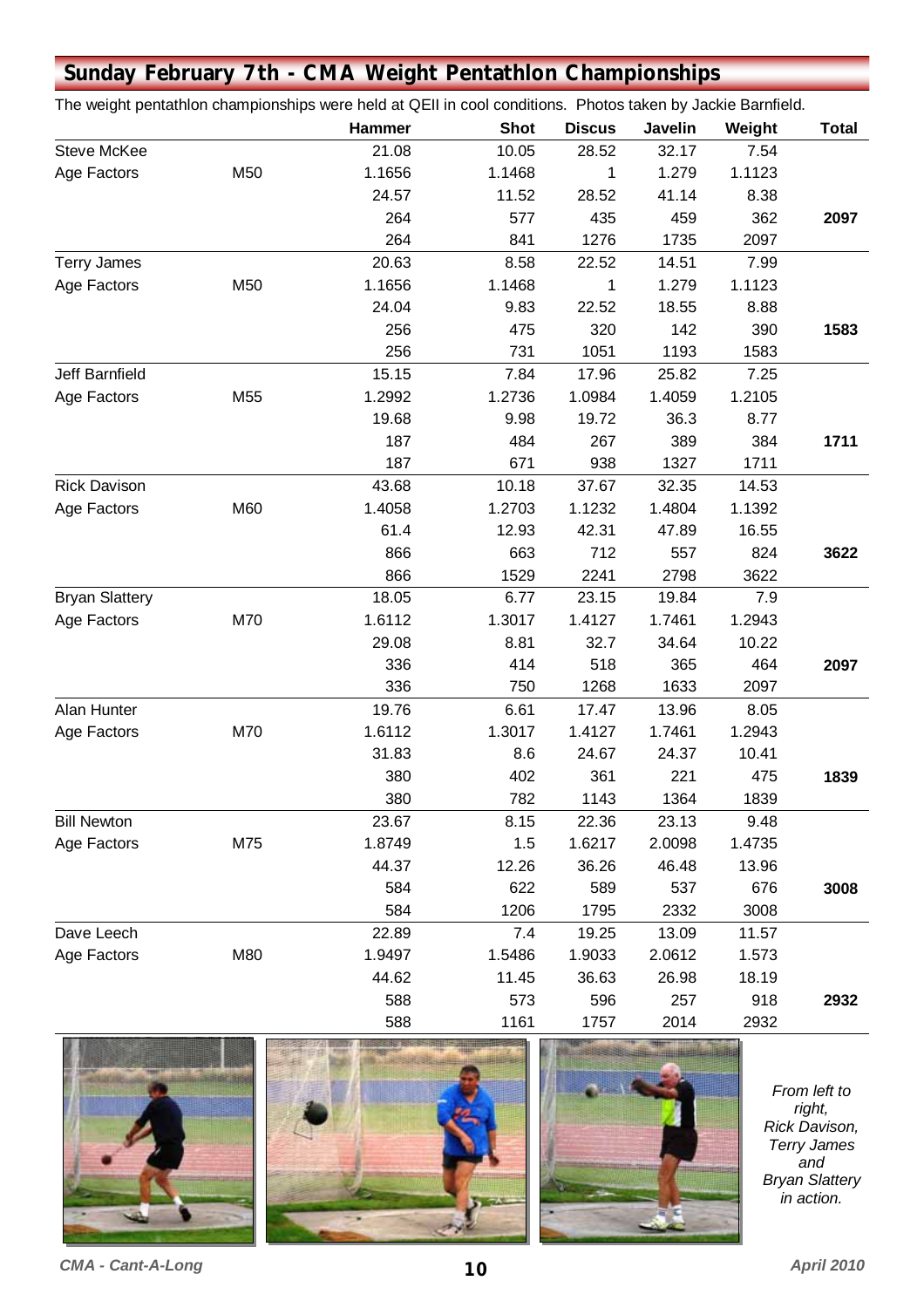





*From left to right, Glen Watts, Alison Wright and Birgit Steltner in action.* 

|                        |            | <b>Hammer</b> | <b>Shot</b> | <b>Discus</b> | Javelin | Weight | <b>Total</b> |
|------------------------|------------|---------------|-------------|---------------|---------|--------|--------------|
| Nicola Jennings        |            | 18.6          | 7.52        | 0             | 22.87   | 7.93   |              |
| Age Factors            | W30        | 1.0125        | 1           | 1             | 1       | 1.1699 |              |
|                        |            | 18.83         | 7.52        | 0             | 22.87   | 9.27   |              |
|                        |            | 255           | 368         | 0             | 342     | 448    | 1413         |
|                        |            | 255           | 623         | 623           | 965     | 1413   |              |
| <b>Birgit Steltner</b> |            | 19.17         | 6.37        | 11.58         | 12.78   | 7.17   |              |
| Age Factors            | W55        | 1.3745        | 1.5191      | 1.4348        | 1.545   | 1.3601 |              |
|                        |            | 26.34         | 9.67        | 16.61         | 19.74   | 9.75   |              |
|                        |            | 414           | $\mathbf 0$ | $\mathbf 0$   | 0       | 478    | 892          |
|                        |            | 414           | 414         | 414           | 414     | 892    |              |
| <b>Ada Birtles</b>     |            | 19.49         | 6.78        | 16.78         | 16.23   | 9.19   |              |
| Age Factors            | W60        | 1.5256        | 1.6782      | 1.5918        | 1.746   | 1.2741 |              |
|                        |            | 29.73         | 11.37       | 26.71         | 28.33   | 11.7   |              |
|                        |            | 487           | 619         | 401           | 445     | 597    | 2549         |
|                        |            | 487           | 1106        | 1507          | 1952    | 2549   |              |
| Alison Wright          |            | 16.96         | 5.58        | 11.55         | 10.38   | 7.56   |              |
| Age Factors            | W60        | 1.5256        | 1.6782      | 1.5918        | 1.746   | 1.2741 |              |
|                        |            | 25.87         | 9.36        | 18.38         | 18.12   | 9.63   |              |
|                        |            | 404           | 488         | 249           | 254     | 470    | 1865         |
|                        |            | 404           | 892         | 1141          | 1395    | 1865   |              |
| Lyn Donaldson          |            | 20.65         | 6.37        | 13.82         | 15.8    | 8.87   |              |
| Age Factors            | W60        | 1.5256        | 1.6782      | 1.5918        | 1.746   | 1.2741 |              |
|                        |            | 31.5          | 10.69       | 21.99         | 27.58   | 11.3   |              |
|                        |            | 526           | 575         | 314           | 431     | 572    | 2418         |
|                        |            | 526           | 1101        | 1415          | 1846    | 2418   |              |
| <b>Glen Watts</b>      |            | 24.58         | 6.86        | 19.68         | 16.34   | 9.96   |              |
| Age Factors            | W65        | 1.7141        | 1.8744      | 1.7874        | 1.9559  | 1.4307 |              |
|                        |            | 42.13         | 12.85       | 35.17         | 31.95   | 14.24  |              |
|                        |            | 758           | 717         | 561           | 514     | 754    | 3304         |
| Diane Underwood        |            | 16.95         | 5.22        | 12.62         | 12.01   | 6.49   |              |
| Age Factors            | W65        | 1.7141        | 1.8744      | 1.7874        | 1.9559  | 1.4307 |              |
|                        |            | 29.05         | 9.78        | 22.55         | 23.49   | 9.28   |              |
|                        |            | 473           | 515         | 324           | 354     | 449    | 2115         |
| Barbara Bird           |            | 16.09         | 6.84        | 12.49         | 19.93   | 6.35   |              |
| Age Factors            | <b>W70</b> | 1.9557        | 2.1227      | 2.0379        | 2.2231  | 1.6312 |              |
|                        |            | 31.46         | 14.51       | 25.45         | 44.3    | 10.35  |              |
|                        |            | 525           | 828         | 377           | 750     | 514    | 2994         |
| <b>Iris Bishop</b>     |            | 14.37         | 4.81        | 10.99         | 10.46   | 5.46   |              |
| Age Factors            | <b>W70</b> | 1.9557        | 2.1227      | 2.0379        | 2.2231  | 1.6312 |              |
|                        |            | 28.1          | 10.21       | 22.39         | 23.25   | 8.9    |              |
|                        |            | 452           | 543         | 321           | 349     | 426    | 2091         |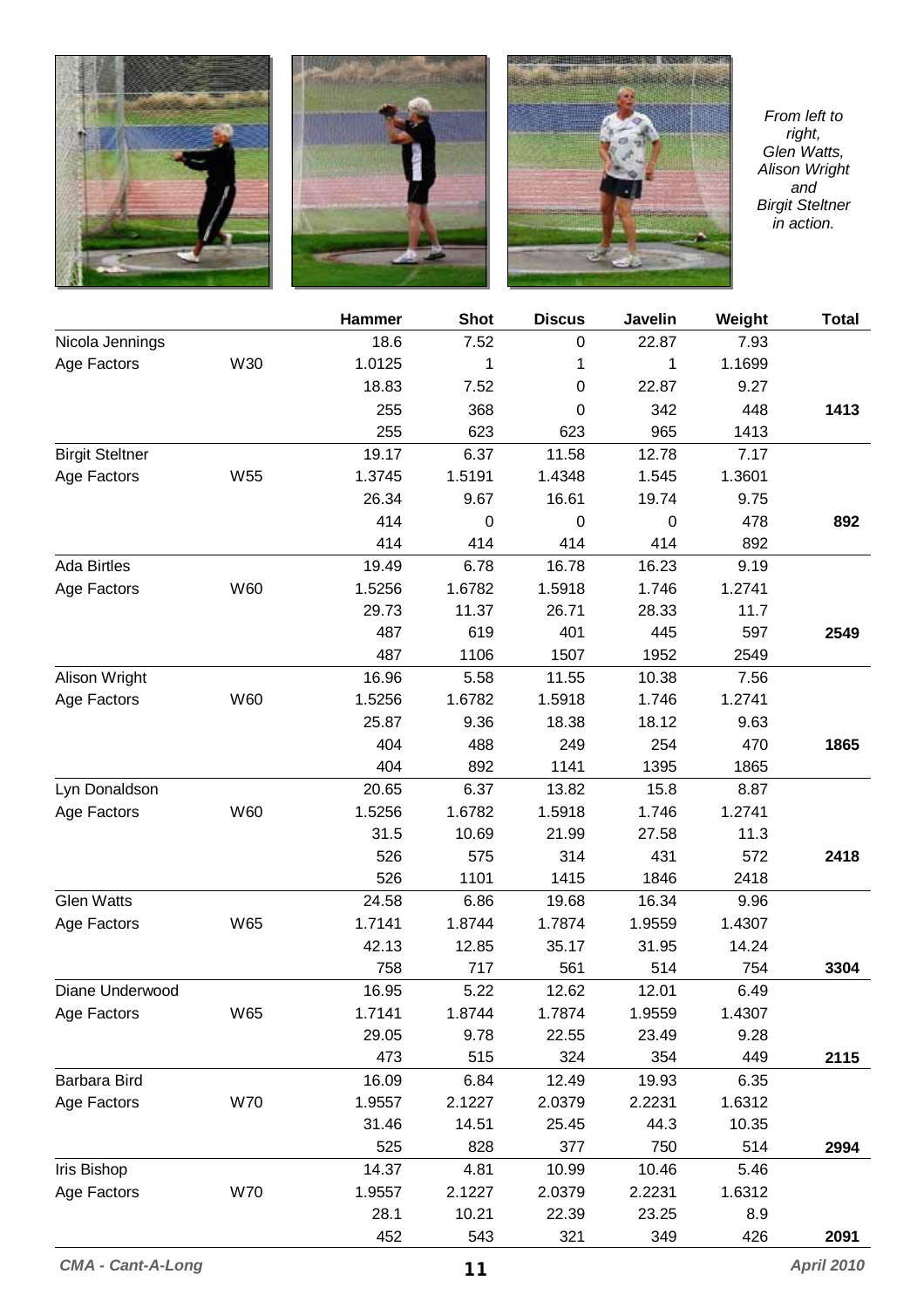#### Saturday February 13<sup>th</sup> 2010

A quiet day for masters athletes, most probably because our CMA Track & Field Championships were on the next day.

|     | <b>Triple Jump</b>      | <b>Best Throw</b> |
|-----|-------------------------|-------------------|
| W80 | <b>Shirley Peterson</b> | 5.30 <sub>m</sub> |
|     | <b>Pole Vault</b>       |                   |
| M50 | Stephen McKee           | 3.60m             |
|     | 800m                    |                   |
| M50 | <b>Andrew Stark</b>     | 2:07.69           |
|     | 3000m                   |                   |
| M50 | Anthony Rogal           | 10:24.09          |



At the time of writing this edition of Cant-A-Long, I was informed that Dave Tucker passed away on Saturday.

Our behalf of CMA, I would like to express our sympathy to Dave's family.

#### **Sunday February 14th 2010 - CMA Track & Field Championships** Lois Anderson

Sunday  $14<sup>th</sup>$  February was the day for the Championships this year. It always seems to come around earlier than we're prepared for.

This year there were 60 athletes competing and many competed in several events. It made for a busy schedule as many competitors hurried from a track race to a throwing event. Those seen rushing about were Birgit Steltner and Lois Anderson.

Having Centre officials assisting us was a bonus as we often feel like the ones on the fringes of the sport. Pat Leech and Ann Davison were officiating for us as they do on many occasions.

In the throws, many athletes put out very good performances. Being new in a grade is always a great time to put on a spurt of energy and this paid dividends for Barbara Bird in the W70 javelin. She threw 20.33m, this being a new CMA record.

Iris Bishop competed in all the throws and got a Canterbury record in the W75 shot put, hammer throw and throwing a commendable 11.44m in the discus. The three 'Smith sisters' were seen to be having keen competition in their grades as well.

Rick Davison was very pleased with his throws and he did especially well in the discus. Geoff Barnfield was also very pleased with his improvements in the throws. Fresh from getting a medal at the Sydney Masters Games in the Pentathlon, he has new enthusiasm for the sport.

Steve McKee continued to produce consistent performances. In the M50 pole-vault, his 3.60 was a new CMA record, but just short of the NZMA record of 3.70m, which I am sure was his goal. In the triple jump, he achieved a CMA and NZMA record of 11.44m. In the 100m hurdles, his time of 17.68 was another CMA record. Well done.

Another athlete performing particularly well this season is Shirley Peterson. She achieved a NZMA and CMA record in the long jump with a jump of 2.60m and in the 100m her time of 21.12sec was another CMA record. Louise Scott, a new athlete to our province ran some great sprint times. Her time of 49.28 seconds in the 300m was a CMA record.

It was great to see a few athletes returning to our track and doing well. Georg Ludwig did well in the javelin throw getting a Canterbury record and Kit Chambers got a record in the M60 60 metres race.

Andrew Stark ran from the front in the 800m, recording a time a 2:08.86, as did Loris Reed in the 1500m. Her time of 5:53.60 was great, given that she has not been able to train properly due to an injury.

Several other athletes are out with injuries, but were able to assist on the day. Gwyn Heseltine was a great help at the throws, Bruce McPhail was a track official and Carol Thompson was recording results at the finish line. Bernadette Jago was busy compiling and competing sheets in the results room. Andrew Reese didn't get his shorts on this year, but he was kept busy running back and forward to the equipment shed for extra equipment, including low hurdles.

Bryan Kerr did a great job running the meeting and even though he abhors the hurdles because of the huge personal input required, he always makes sure that every individual is catered for.

I thought we all had a great day and the weather was kind to us.

A full set of results is available on the Athletics Canterbury website.



*Officials hard at work ... thanks boys*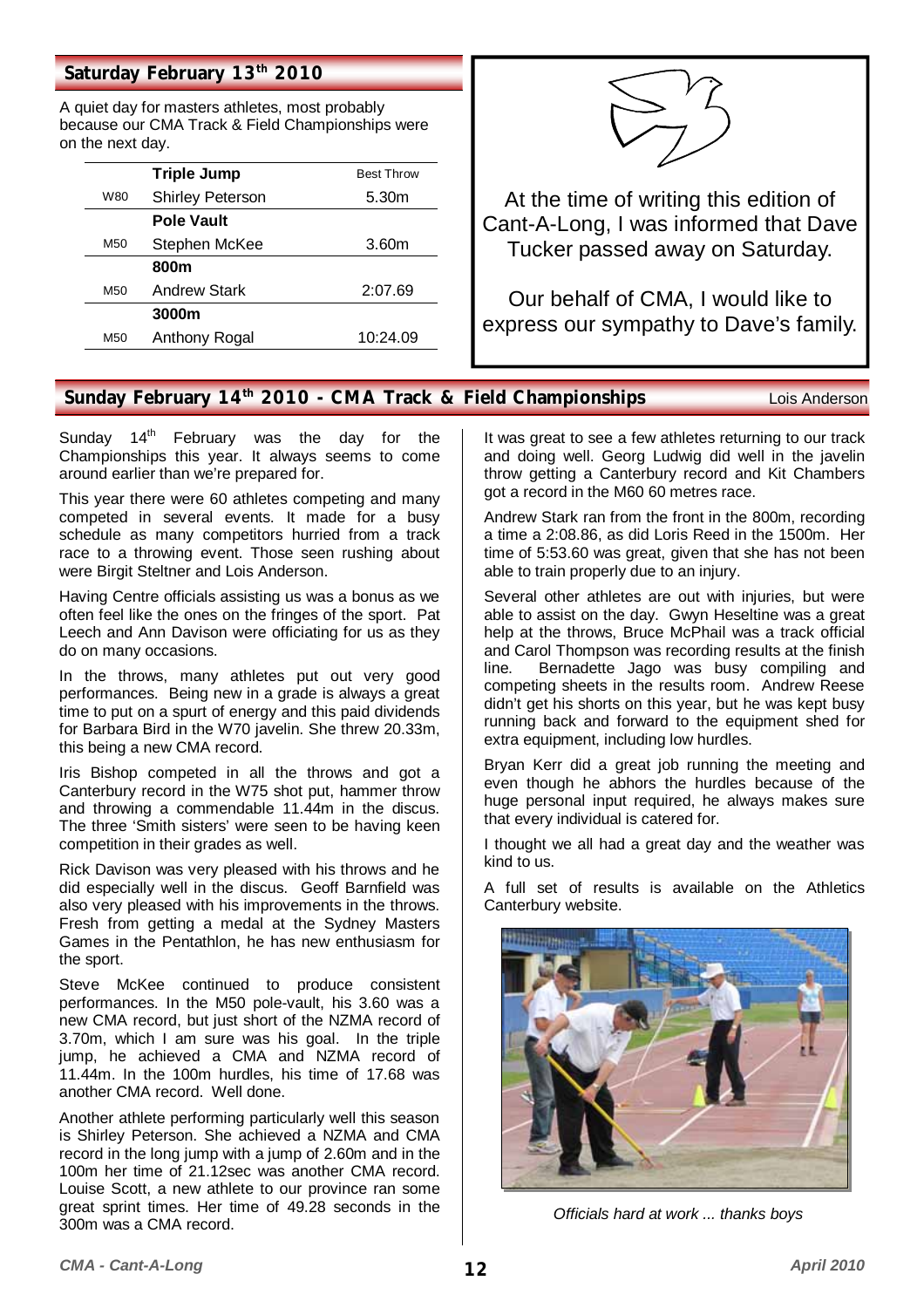

*Prepare for competiton!* 

*A selection of photos from the day.* 

#### **CMA Pentathlon Report** Maurice Gough

On 24th January the 2010 Canterbury Masters Pentathlon took place in ideal weather conditions at QEII Park. The first event was the long jump, contested by Maurice Gough, Jeff Barnfield and defending champion Ian Brownie. Ian's leap of over 3 metres was possibly an age group record for M80.

For the javelin we were joined by Max Wood and Bill Newton, and were grateful for some last-minute coaching from Bev Church and Bill. However, much to our relief, we all recorded at least one valid throw. The 200m was won by Jeff, with Max holding off Maurice, with Ian and Bruce Savage next to finish. Some good age-group times were recorded in this event.

Bill and Ian dominated the discus and then it was on to the 1500m to complete the pentathlon. This was a match race between Maurice and Ian, with Maurice recording his best time for the season. Although Ian was a lap behind, he received most of the applause for winning his third consecutive pentathlon.

When this article was written, official results were not available, so it is merely a personal impression of the day. I would like to thank the officials for their assistance, also my fellow competitors who were all prepared to share their knowledge in a friendly manner.

It was a good turnout for the pentathlon and hopefully next year there will be more entering the full pentathlon.

#### **Winter training for sprinters** Max Wood

#### **Looking for a group to run with?**

**Where:** Bottle Lake Forest, Waitikiri Drive car park **When:** Saturday mornings @ 10:00 a.m.

Usually an easy run of 2 laps, approximately 4km each lap. For those not involved in Cross Country events it is a good stride out in a lovely location.

**Any enquiries phone Max Wood on 3831961** 

*CMA - Cant-A-Long* **13** *April 2010*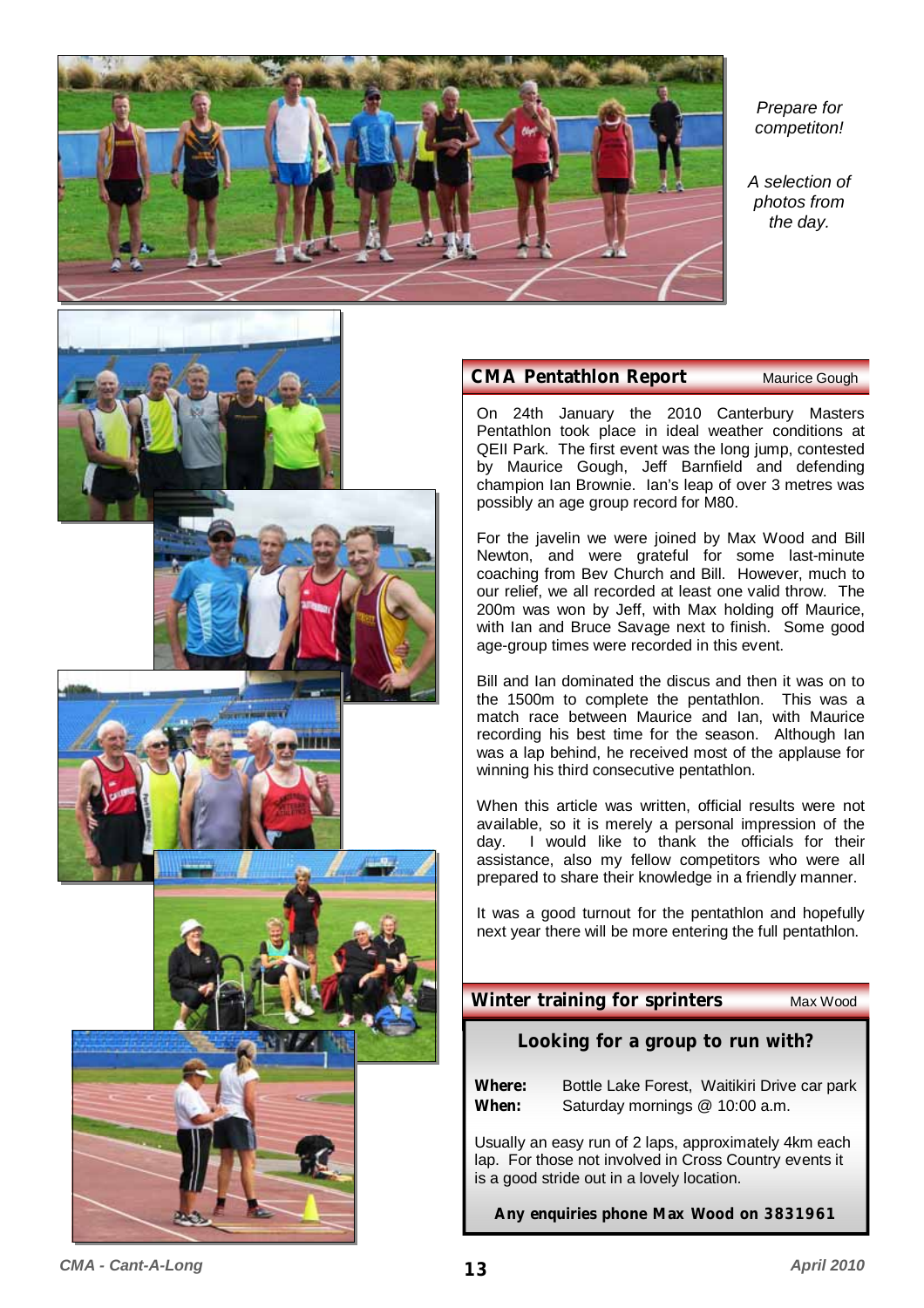### **Wednesday March 3rd 2010**

With the NZMA championships coming up in a months time, more athletes are coming out to 'sharpen' their fitness or technical skills. The President of Auckland Masters Athletics, John Campbell made a guest appearance.

|                 | 60m                   |                   |
|-----------------|-----------------------|-------------------|
| M45             | John Campbell         | 7.7               |
| M <sub>55</sub> | <b>Jeff Barnfield</b> | 8.3               |
| M55             | Georg Ludwig          | 8.4               |
| M <sub>55</sub> | John Stone            | 8.9               |
| M80             | Ian Brownie           | 11.1              |
|                 | 200m                  |                   |
| W40             | <b>Louise Scott</b>   | 30.1              |
| W60             | <b>Gwen Papps</b>     | 54.5              |
| M45             | John Campbell         | 24.4              |
| M45             | Paul Ineson           | 28.9              |
| M55             | Jeff Barnfield        | 27.6              |
| M55             | Georg Ludwig          | 28.1              |
| M60             | John Mulvaney         | 35.6              |
| M75             | Max Wood              | 33.6              |
| M80             | Ian Brownie           | 38.9              |
|                 | 400m                  |                   |
| W40             | <b>Louise Scott</b>   | 1:11.0            |
|                 | 800m                  |                   |
| W60             | Loris Reed            | 3:00.2            |
| W60             | <b>Gwen Papps</b>     | 4:50.1            |
| M45             | Paul Ineson           | 2:20.6            |
| M <sub>55</sub> | Morris Gough          | 2:54.8            |
| M55             | John Stone            | 3:41.3            |
| M60             | John Mulvaney         | 2:59.5            |
| M65             | Allan Gardiner        | 3:39.2            |
| M65             | John Waite            | 4:40.2            |
| M75             | Max Wood              | 3:20.3            |
|                 | 3000m                 |                   |
| M50             | Allan Gardiner        | 14:52.3           |
| M55             | Maurice Gough         | 13:17.1           |
| M65             | John Waite            | 17:38.9           |
| M75             | Brian Keown           | 18:04.0           |
| M80             | <b>Stan Gawler</b>    | 15:55.0           |
|                 | 2000m Walk            |                   |
| W65             | Ann Henderson         | 14:44.7           |
|                 | Hammer                | <b>Best Throw</b> |
| W30             | Nicola Jennings       | 29.01             |
| W60             | <b>Bev Church</b>     | 24.36             |
| W60             | Alison Wright         | 17.48             |
| W65             | Diane Underwood       | 16.42             |
| W70             | Barbara Bird          | 16.32             |
| W65             | <b>Glenn Watts</b>    | 23.93             |
| W75             | Iris Bishop           | 13.66             |

|            | Discus Throw      | <b>Best Throw</b> |
|------------|-------------------|-------------------|
| W30        | Nicola Jennings   | 24.80             |
| <b>W60</b> | <b>Bev Church</b> | 19.16             |
| W60        | Alison Wright     | 14.09             |
| W60        | Loris Reed        | 19.60             |
| W65        | Diane Underwood   | 13.40             |
| W70        | Barbara Bird      | 14.77             |
| W65        | Glenn Watts       | 19.20             |
| W75        | Iris Bishop       | 11.16             |
| <b>M60</b> | Rick Davison      | 35.77             |

### Sunday March 14<sup>th</sup> 2010

|                 | 60m                      |        |
|-----------------|--------------------------|--------|
| W <sub>55</sub> | <b>Birgit Steltner</b>   | 10.6   |
| M35             | Jonathon Black           | 7.4    |
| M55             | Georg Ludwig             | 8.5    |
|                 | 100m                     |        |
| W55             | <b>Birgit Steltner</b>   | 17.1   |
| M55             | <b>Jeff Barnfield</b>    | 13.3   |
| M55             | Georg Ludwig             | 13.9   |
| M55             | <b>Kit Chambers</b>      | 14.0   |
| M65             | John Eastmond            | 16.8   |
| M75             | Max Wood                 | 15.7   |
| M80             | lan Brownie              | 17.7   |
|                 | 300m                     |        |
| W55             | <b>Birgit Steltner</b>   | 62.2   |
| W <sub>55</sub> | Margaret Flannagan       | 66.7   |
| M55             | <b>Kit Chambers</b>      | 48.2   |
| M80             | lan Brownie              | 70.7   |
|                 | 400m                     |        |
| M45             | Paul Ineson              | 65.5   |
| M55             | Georg Ludwig             | 64.4   |
| M55             | Maurice Gough            | 77.0   |
| M60             | John Mulvaney            | 79.8   |
| M75             | Max Wood                 | 75.6   |
|                 | 1500m                    |        |
| W55             | Margaret Flannagan       | 6:25.6 |
| W60             | Loris Reed               | 5:55.3 |
| W60             | <b>Gwen Papps</b>        | 9:23.2 |
| W70             | Carol Thompson           | 8:26.6 |
| M40             | <b>Malcolm Cornelius</b> | 4:41.6 |
| M45             | Paul Ineson              | 4:41.7 |
| M55             | Maurice Gough            | 5:52.8 |
| M60             | John Melvaney            | 6:06.8 |
| M65             | Neville Reid             | 5:51.4 |
| M65             | Allan Gardiner           | 7:05.1 |
| M65             | John Eastmond            | 8:00.0 |
| M65             | Les Woods                | 8:20.1 |
| M75             | <b>Brian Keown</b>       | 8:21.9 |
| M75             | <b>Bob Heseltine</b>     | 8:59.8 |
| M80             | <b>Stan Gawler</b>       | 7:27.7 |
|                 |                          |        |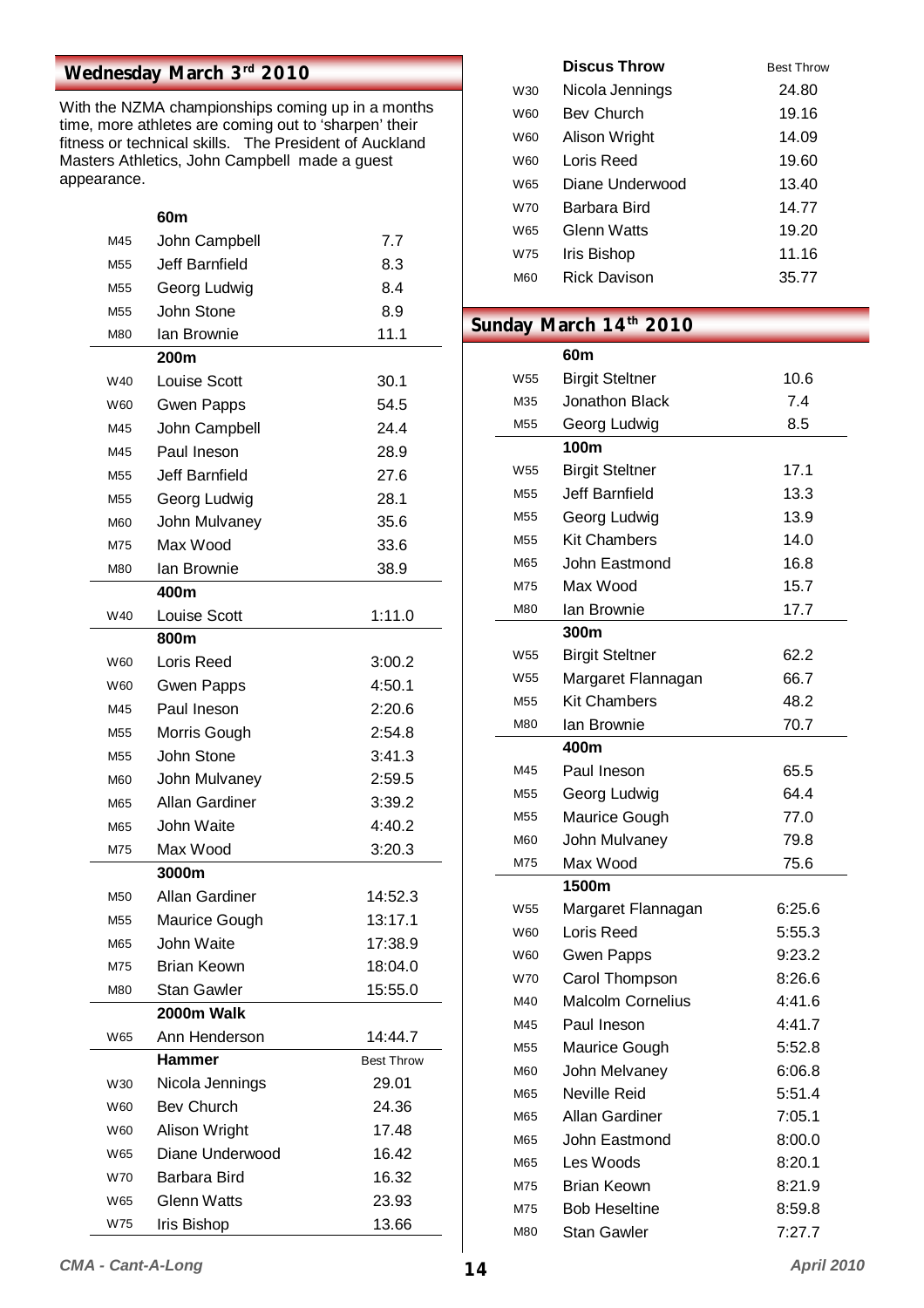|                 | Javelin                | <b>Best Throw</b> |
|-----------------|------------------------|-------------------|
| W30             | Nicola Jennings        | 26.06             |
| W <sub>55</sub> | <b>Birgit Steltner</b> | 14.13             |
| W60             | <b>Bey Church</b>      | 18.50             |
| W60             | Alison Wright          | 12.51             |
| W60             | Loris Reed             | 18.27             |
| W70             | Barbara Bird*          | 21.54             |
| W75             | Iris Bishop            | 10.75             |
| M <sub>55</sub> | Georg Ludwig           | 32.30             |
| M <sub>55</sub> | Jeff Barnfield         | 21.81             |
| M60             | <b>Rick Davison</b>    | 31.01             |
|                 | <b>Weight Throw</b>    |                   |
| W30             | Nicola Jennings        | 8.35              |
| W <sub>55</sub> | <b>Birgit Steltner</b> | 7.30              |
| <b>W60</b>      | Bev Church             | 10.51             |
| W60             | Alison Wright          | 8.32              |
| W70             | Barbara Bird           | 6.24              |
| W75             | Iris Bishop            | 5.85              |
| M60             | <b>Rick Davison</b>    | 15.38             |

#### **Thursday March 18th 2010**

For the second year in a row, an international meeting was being held in Christchurch. A well organized meeting involving a selection of top overseas athletics and our own Nick Willis .... or should that be Tony McManus? I will explain later.

An inter-club programme of selected events was held before the 'main' events and for the first time they put on an invitation masters event, a 1500m. To help ensure a good crowd, organisers included a series of children's relay events which are always great fun for those involved, but a challenge to co-ordinate.

For me, the feature event was Tony McManus' attempt at the world M60 1500m record, followed closely by Richard Bennett's 3000m.

Richard lead from start to finish in the 3000m to break his own NZMA & CMA record, then helped Tony in his record breaking attempt. For Tony to get the NZMA record he has to break the world record, held by Ron Robertson. What a challenge!!

|            | <b>Invitation 1500m</b>  |          |
|------------|--------------------------|----------|
| M45        | Joe Ford                 | 4:25.10  |
| M45        | <b>Richard Bennett</b>   | 4:28.12  |
| M50        | Anthony Rogal            | 4:28.32  |
| <b>M60</b> | Tony McManus             | 4:28.61  |
| M40        | <b>Malcolm Cornelius</b> | 4:32.44  |
|            |                          |          |
|            | 3000m                    |          |
| M45        | <b>Richard Bennett</b>   | 8:40.48  |
| M50        | John Gamblin             | 10:27.72 |
| M50        | Michael Kelly            | 11:29.69 |
| M65        | Neville Reid             | 12:06.42 |

Despite his best efforts, Tony narrowly missed breaking the world record, but did set a new CMA record. The photos below show all the boys worked hard, with Tony, Anthony and Malcolm all running PB's.









Well done Tony!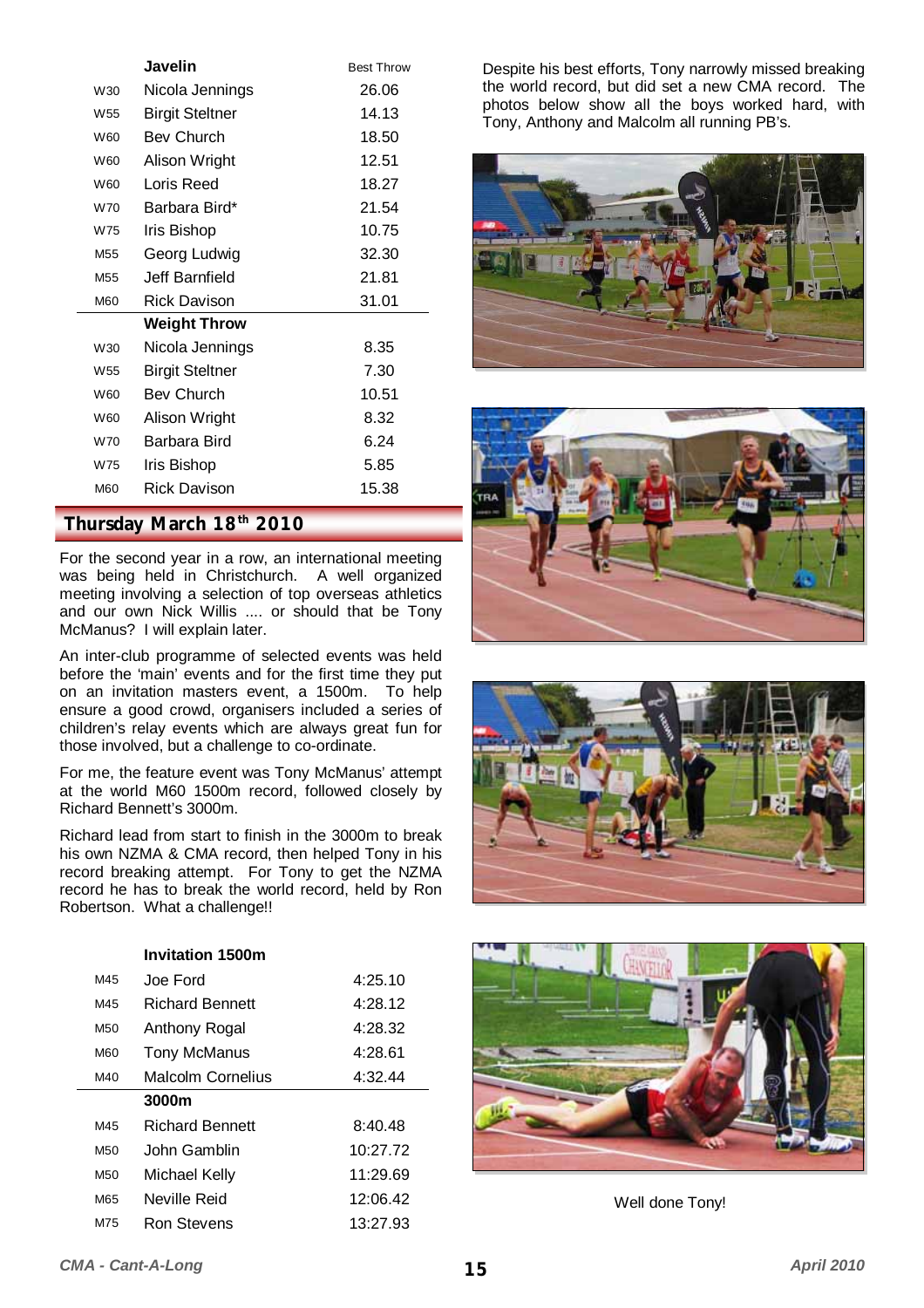### Saturday March 20<sup>th</sup> 2010 - Link Relay

Held in South Hagley Park near the netball court, runners / walkers do 2 laps of a 2km circuit. Handicap start.

| Place           | Team                                 | Team<br><b>Gross</b><br>Time | <b>HCP</b> | Net Team<br>Time | <b>Net Place</b> | Place                  | Team                            | Team<br><b>Gross</b><br>Time | <b>HCP</b> | <b>Net Team</b><br>Time | <b>Net Place</b>  |
|-----------------|--------------------------------------|------------------------------|------------|------------------|------------------|------------------------|---------------------------------|------------------------------|------------|-------------------------|-------------------|
| 1 <sup>st</sup> | <b>Lightning Bolts</b>               | 1.34.09                      | 20         | 1.14.09          | 9th              | 7 <sup>th</sup>        | <b>Fox Gloves</b>               | 1.43.14                      | 5          | 1.38.14                 | 15 <sup>th</sup>  |
| 14.29           | Nigel Anderson                       |                              |            |                  |                  | 17.10                  | <b>Chris Arnold</b>             |                              |            |                         |                   |
| 15.16           | Lisa McGoldrick                      |                              |            |                  |                  | 21.36                  | Sylvie Arnold                   |                              |            |                         |                   |
| 13.47           | Dave Collie                          |                              |            |                  |                  | 17.58                  | Maurice Gough                   |                              |            |                         |                   |
| 15.20           | Nigel Cox                            |                              |            |                  |                  |                        | 20.32 Wendy Fox-Turnbull        |                              |            |                         |                   |
| 15.53           | Malcolm Collie                       |                              |            |                  |                  | 20.58                  | <b>Stew Hill</b>                |                              |            |                         |                   |
| 2 <sup>nd</sup> | Rosa's Racers                        | 1.37.31                      | 15         | 1.22.21          | 7th              | 8 <sup>th</sup>        | Chapman<br>Challenge            | 1.44.07 24                   |            | 1.20.07                 | 5 <sup>th</sup>   |
| 16.16           | Rosa Scott                           |                              |            |                  |                  | 15.58                  | Hugh Conly                      |                              |            |                         |                   |
| 18.06           | Audra Hansard                        |                              |            |                  |                  | 18.29                  | Gerry Whearty                   |                              |            |                         |                   |
| 15.26           | Julieana Findlay                     |                              |            |                  |                  | 14.51                  | Carl Chapman                    |                              |            |                         |                   |
|                 | 15.36 Daniel Collingwood             |                              |            |                  |                  | 15.13                  | Phil Chapman                    |                              |            |                         |                   |
| 16.57           | Rosa Scott                           |                              |            |                  |                  | 15.36                  | Jerard Chapman                  |                              |            |                         |                   |
| 3 <sup>rd</sup> | <b>Hillmorton</b>                    | 1.38.26 Go                   |            | 1.38.26          | 16th             | $\mathbf{g}^\text{th}$ | South Of The<br><b>Border</b>   | 1.44.13 17                   |            | 1.27.13                 | $12^{th}$         |
|                 | <b>Hackers</b>                       |                              |            |                  |                  | 29.33                  | Karen Hodgson                   |                              |            |                         |                   |
| 22.30           | Bob Fyfe                             |                              |            |                  |                  | 30.51                  | <b>Andrew Blain</b>             |                              |            |                         |                   |
| 20.45           | <b>Andrew Poore</b>                  |                              |            |                  |                  | 26.47                  | Lori Rusbatch                   |                              |            |                         |                   |
| 23.58           | Faye Fyfe                            |                              |            |                  |                  | $10^{\text{th}}$       | Richard's Robots 1.44.21 25     |                              |            | 1.19.21                 | 4 <sup>th</sup>   |
| 17.01           | Pauline Poore                        |                              |            |                  |                  | 15.00                  | Guy Dryden                      |                              |            |                         |                   |
| 16.54           | <b>Brent Mahony</b>                  |                              |            |                  |                  | 15.26                  | <b>Richard Young</b>            |                              |            |                         |                   |
| 4 <sup>th</sup> | <b>Daisy Chain</b>                   | 1.41.09                      | 5          | 1.36.09          | 14th             | 15.08                  | Andrew Turpin                   |                              |            |                         |                   |
| 16.08           | Loris Reed                           |                              |            |                  |                  | 15.51                  | Aubrey Begley                   |                              |            |                         |                   |
| 17.42           | <b>Terry Warren</b>                  |                              |            |                  |                  | 17.56                  | Jos Galavazi                    |                              |            |                         |                   |
| 19.08           | John Eastmond                        |                              |            |                  |                  | 11 <sup>th</sup>       | Gary & the<br><b>Pacemakers</b> | 1.44.43 26                   |            | 1.18.43                 | 2 <sup>nd</sup>   |
| 19.18           | Wahren Hensley                       |                              |            |                  |                  | 15.21                  | Mike Glen                       |                              |            |                         |                   |
| 23.53           | Kevin Knight                         |                              |            |                  |                  | 14.54                  | Charlie Nolan                   |                              |            |                         |                   |
| 5 <sup>th</sup> | <b>Thorn Among 4</b><br><b>Roses</b> | 1.41.20 15                   |            | 1.26.20          | 11th             | 17.49                  | Peter Bayliss                   |                              |            |                         |                   |
| 17.02           | Diane Davis                          |                              |            |                  |                  | 18.06                  | Tom Reihana                     |                              |            |                         |                   |
| 17.36           | <b>Tessa Holland</b>                 |                              |            |                  |                  | 12.33                  | <b>Gary McIlroy</b>             |                              |            |                         |                   |
| 16.50           | <b>Bill Stevens</b>                  |                              |            |                  |                  | $12^{th}$              | <b>Red Herrings</b>             | 1.44.44 26                   |            | 1.18.44                 | 3 <sup>rd</sup>   |
| 17.37           | Margaret Flanagan                    |                              |            |                  |                  | 14.46                  | Mark Moore                      |                              |            |                         |                   |
| 17.15           | Toni Taylor                          |                              |            |                  |                  | 17.11                  | Joshua Dieudonne                |                              |            |                         |                   |
| 6 <sup>th</sup> | Chris's Chargers 1.42.03 31          |                              |            | 1.11.03          | 1st              | 15.19                  | Ian Dieudonne                   |                              |            |                         |                   |
| 13.02           | Chris Mardon                         |                              |            |                  |                  | 17.55                  | Carl Dieudonne                  |                              |            |                         |                   |
| 14.26           | Jacob Lim                            |                              |            |                  |                  | 13.33                  | Ben Ford                        |                              |            |                         |                   |
| 13.35           | Scott McDonald                       |                              |            |                  |                  | 13 <sup>th</sup>       | Down Mexico Way 1.45.04 23      |                              |            | 1.22.04                 | 6 <sup>th</sup>   |
| 14.04           | Sarah McSweeney                      |                              |            |                  |                  | 25.41                  | Alison Conway                   |                              |            |                         |                   |
|                 | Hamend Khaled                        |                              |            |                  |                  | 28.10                  | Barbara Taylor                  |                              |            |                         |                   |
| 15.26           |                                      |                              |            |                  |                  | 28.13                  | <b>Bill Hood</b>                |                              |            |                         | <b>April 2010</b> |
|                 | <b>CMA - Cant-A-Long</b>             |                              |            |                  |                  | 16                     |                                 |                              |            |                         |                   |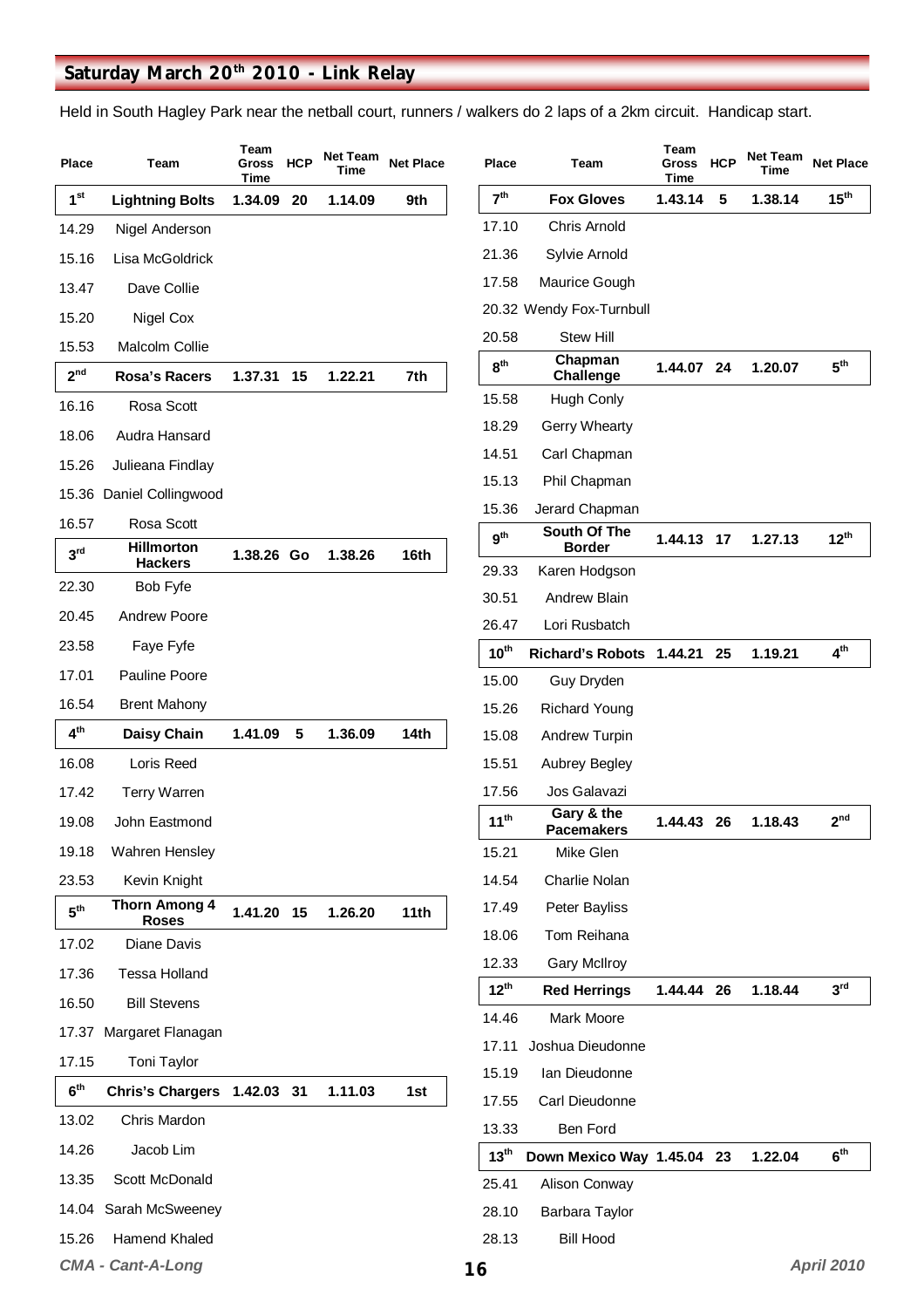| <b>Place</b>     | Team                          | Team<br>Gross<br><b>Time</b> | <b>HCP</b> | Net Team<br>Time | <b>Net Place</b> |
|------------------|-------------------------------|------------------------------|------------|------------------|------------------|
| 14 <sup>th</sup> | <b>Silver Linings</b>         | 1.47.06                      | 24         | 1.23.06          | 8 <sup>th</sup>  |
| 16.17            | Tony Archibald                |                              |            |                  |                  |
| 15.48            | <b>Gary Whiting</b>           |                              |            |                  |                  |
| 16.18            | Dennis Taylor                 |                              |            |                  |                  |
| 20.40            | Jimmy Stubbs                  |                              |            |                  |                  |
| 14.03            | Peter Larkin                  |                              |            |                  |                  |
| 15 <sup>th</sup> | <b>Beach Boys</b>             | 1.48.11                      | 6          | 1.42.11          | 17 <sup>th</sup> |
| 17.40            | lan Riley                     |                              |            |                  |                  |
| 20.25            | Marty Rowe                    |                              |            |                  |                  |
| 20.23            | Allan Gardiner                |                              |            |                  |                  |
| 22.03            | <b>Russell Berry</b>          |                              |            |                  |                  |
| 21.40            | John Wilkinson                |                              |            |                  |                  |
| 16 <sup>th</sup> | <b>Port Fools</b>             | 1.48.31                      | 15         | 1.33.31          | 13 <sup>th</sup> |
| 16.55            | Robyn Daly                    |                              |            |                  |                  |
| 20.06            | Louise Daly/Holly<br>Johnston |                              |            |                  |                  |
| 16.18            | Peter King                    |                              |            |                  |                  |
| 23.00            | Les Woods                     |                              |            |                  |                  |
| 16.00            | <b>Frances Daly</b>           |                              |            |                  |                  |
| 17 <sup>th</sup> | <b>Golden Threads</b>         | 1.50.13                      | 26         | 1.24.13          | $10^{\text{th}}$ |
| 16.19            | Claire Van Polanen            |                              |            |                  |                  |
| 17.46            | Noel Batty                    |                              |            |                  |                  |
| 19.02            | Kerrin Lester                 |                              |            |                  |                  |
| 18.00            | <b>Brendan Frame</b>          |                              |            |                  |                  |
| 13.06            | Joe Ford                      |                              |            |                  |                  |
| 18 <sup>th</sup> | <b>Famous Five</b>            | 1.50.16                      | 5          | 1.45.16          | 18 <sup>th</sup> |
| 16.04            | <b>Heather McKenzie</b>       |                              |            |                  |                  |
| 20.36            | Stan Gawler                   |                              |            |                  |                  |
| 20.52            | John Caughley                 |                              |            |                  |                  |
| 23.50            | John Waite                    |                              |            |                  |                  |
| 23.54            | Pete Watts                    |                              |            |                  |                  |











**CMA - Cant-A-Long 17 17** *April 2010*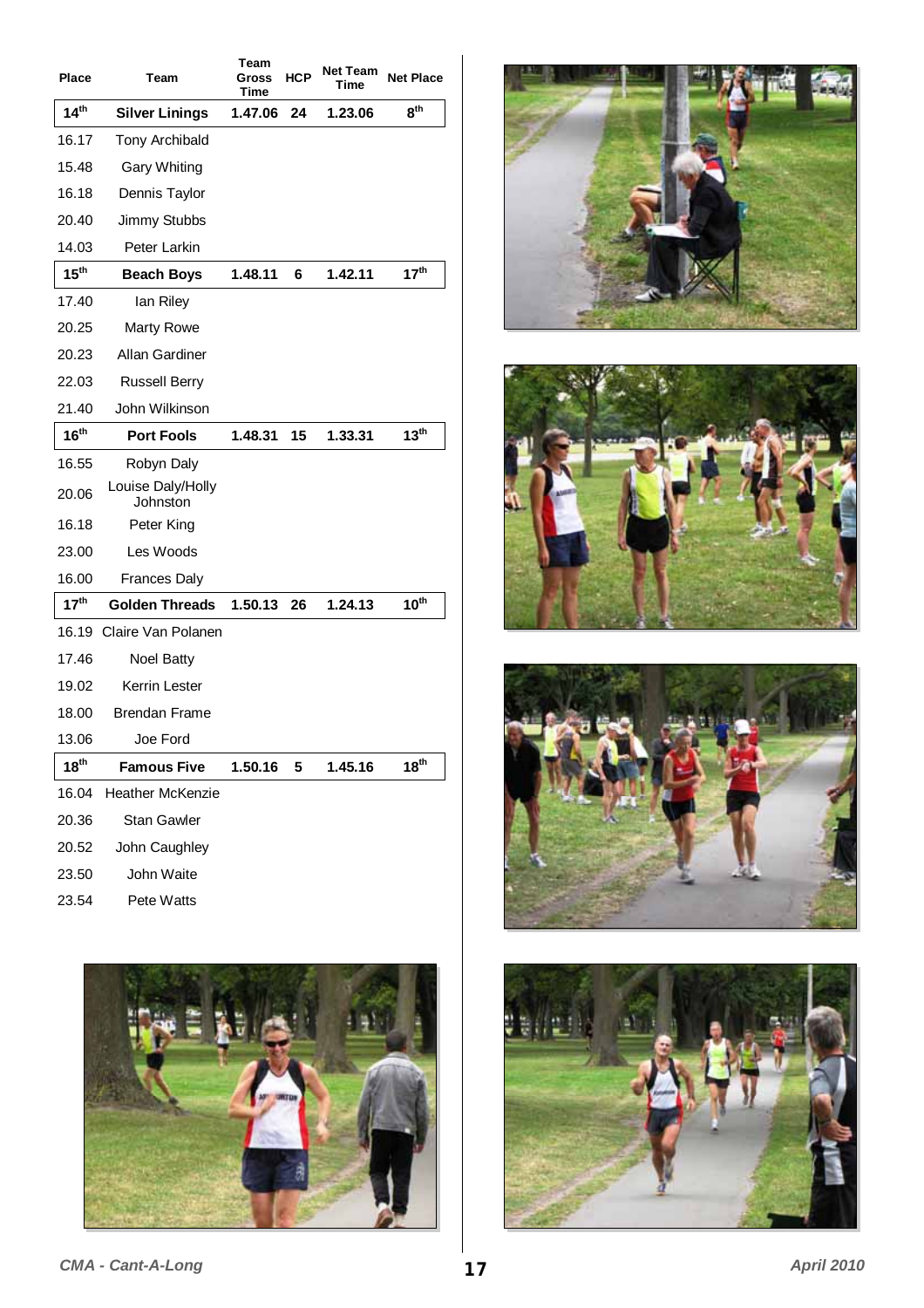#### Wednesday March 24<sup>th</sup> 2010 - Max's Night

The final CMA track & field meeting was held in stormy conditions at QEII. Most of the events were completed by the time the weather turned fowl.

An impressive southerly front forced many to take shelter under the grandstand as we faced the brave warriors competing in the 4x 1 mile handicap event.

After the final race, a large group gathered in the function room for light refreshments and Max Wood's awards, which were as follows.

Here are the finalists and winner for each category in this years fun / acknowledgement awards.

1. Most mileage in pre season build up season.

 Finalists: Richard Bennet, Malcolm Cornelius, John Mulvaney, Joe Ford.

Winner: **John Mulvaney**

2. Best All Rounder / Multi Eventer - Iron Lady.

 Finalists: Lois Anderson, Loris Reed, Birgit Steltner.

Winner: **Birgit Steltner**

3. Best Multi Tasking Male.

 Finalists: Bryan Kerr, John Waite, Andrew Stark, Ron Stevens

Winner: **Andrew Stark**

4. Best He / She 'Came Back' Award. Finalists: Lyn Osmers, Neville Reid, Jeff Barnfield

Winner: **Jeff Barnfield**

5. Chocolate Medals.

(4th Placings / International events)

 Qualifiers: Ric Davison, Margaret Fraser, Ron Munro, Noel Burr, Jeff Barnfield, Andrew Stark, Max Wood.

- 6. Most Appreciated 'Behind the Scenes' Contribution: Award to **Bryan Kerr**
- 7. Relay Teams / Best Performance Award.

Winners: 4x (80<sup>+</sup>yrs) 1 mile relay team. **Maurice Cook Ian Brownie Len Cotton Stan Gawler** 

On behave of CMA, I would like to thank Max and Pam for making this evening a 'fun' night.

|                 | 60m                   |         |
|-----------------|-----------------------|---------|
| W45             | Lyn Osmers            | 9.6     |
| W60             | Lois Anderson         | 10.4    |
| M60             | <b>Kit Chambers</b>   | 8.8     |
| M70             | <b>Bruce McPhail</b>  | 10.2    |
|                 | 100m                  |         |
| M35             | Jonathon Black        | 11.8    |
| M40             | <b>Marcus Elliott</b> | 12.5    |
|                 | 200 <sub>m</sub>      |         |
| W40             | Louise Scott          | 29.3    |
| W60             | Lois Anderson         | 36.6    |
| M <sub>55</sub> | Jeff Barnfield        | 27.5    |
| M <sub>55</sub> | Maurice Gough         | 35.1    |
| <b>M60</b>      | <b>Kit Chambers</b>   | 29.2    |
| M70             | <b>Bruce McPhail</b>  | 34.0    |
| M75             | Max Wood              | 32.8    |
| M75             | <b>Bob Heseltine</b>  | 47.5    |
| M80             | Ian Brownie           | 38.6    |
|                 | 3000m Walk            |         |
| W65             | Ann Henderson         | 21:46.0 |
|                 | 1500m                 |         |

Apologies to all 1500m runners, but due to a problem with timing, no timed results are available.

No field event results were supplied or no events took place?

This year, the 4x 1 mile relay teams had to estimate their combined running time and were handicapped accordingly by Bryan Kerr.

The winning team would be the one closest to their estimated time (Gross time - handicap = Actual time).

Comparing estimated time with actual time = **D (Difference)**

| 1st | Dave Collie<br>Brian Law<br>Lisa McGoldrick<br>Peter Larkin          | $D = 17.6$ seconds    |
|-----|----------------------------------------------------------------------|-----------------------|
| 2nd | Ian Brownie<br>Maurice Cook<br>Stan Gawler<br>Len Cotton             | $D = 60.3$ seconds    |
| 3rd | Maurice Gough<br>Loris Reed<br>Tom Reihana<br>Margaret Flanagan      | $D = 65.3$ seconds    |
| 4th | <b>Allan Gardiner</b><br>Jos Galavazi<br>Gwen Papps<br>John Mulvaney | $D = 2$ mins 59.4 sec |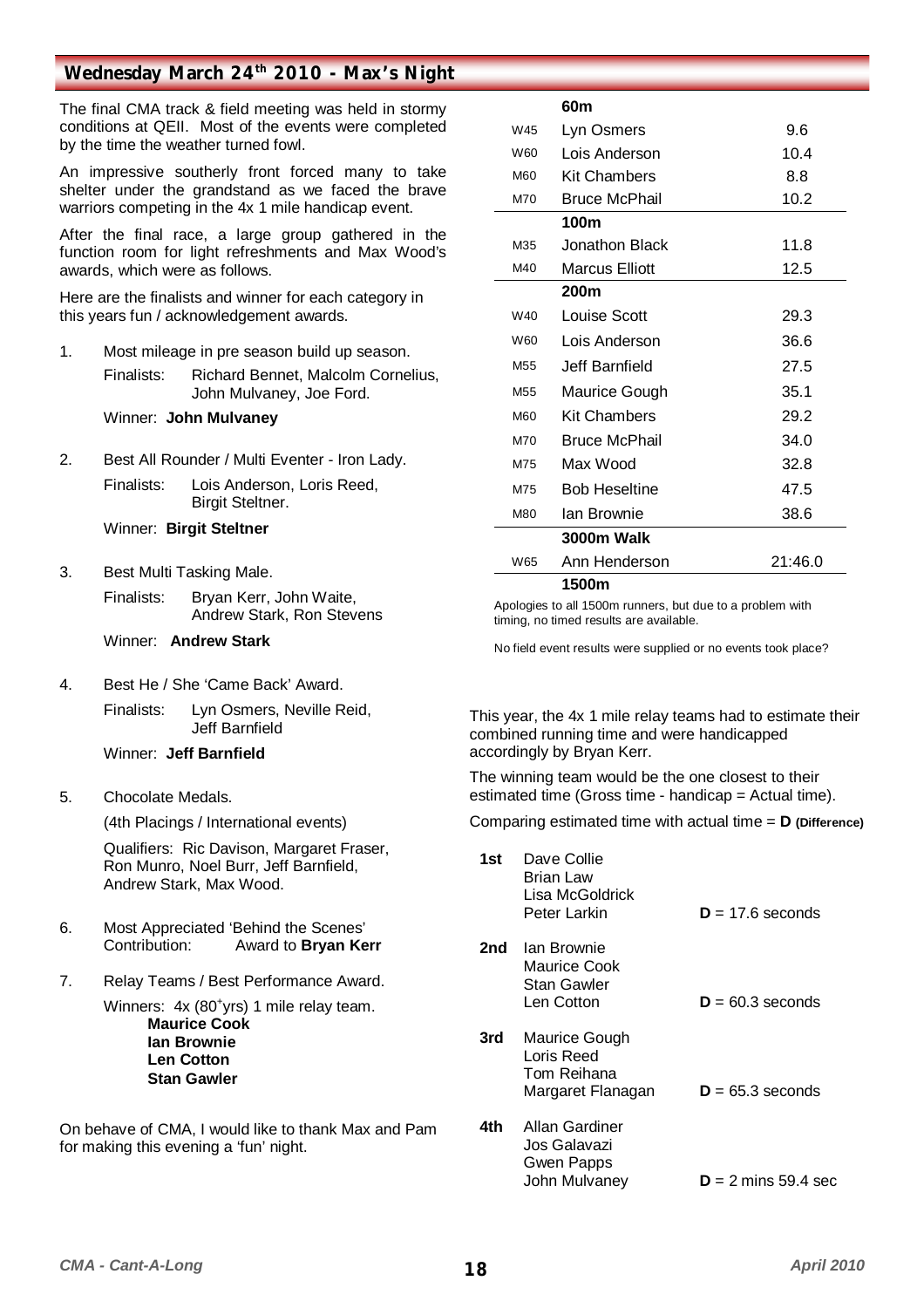#### April 2<sup>nd</sup> to April 5<sup>th</sup> 2010 - NZMA Track & Field Championships **Andrew Stark**

The success of this meeting was a result of a team effort and would not have happened without help from<br>everyone involved. The meeting was run with The meeting was run with Canterbury's usual skill and efficiency, but this would not have been possible without the expertise of Bryan Kerr. From his wheelchair he guided his troops to ensure the success of the meeting.



It's impossible to list a full set of results in Cant-A-Long, but they are available on the NZMA website.

#### **www.nzmastersathletics.org.nz**

A list of all record breakers, as compiled by Christine McCahill is on the next page. If you think your performance has been missed, please let me know.

#### Well done to all.

The following collection of photos was taken by Gary Nesbit and his team. They are available for purchase via his website **www.nesport.co.nz**. He allowed me to use them as the border for the various certificates I created, which I think look pretty good.

On page 20, there is a list of all athletes that broke various records during the NZMA championships.















*CMA - Cant-A-Long* **19** *April 2010*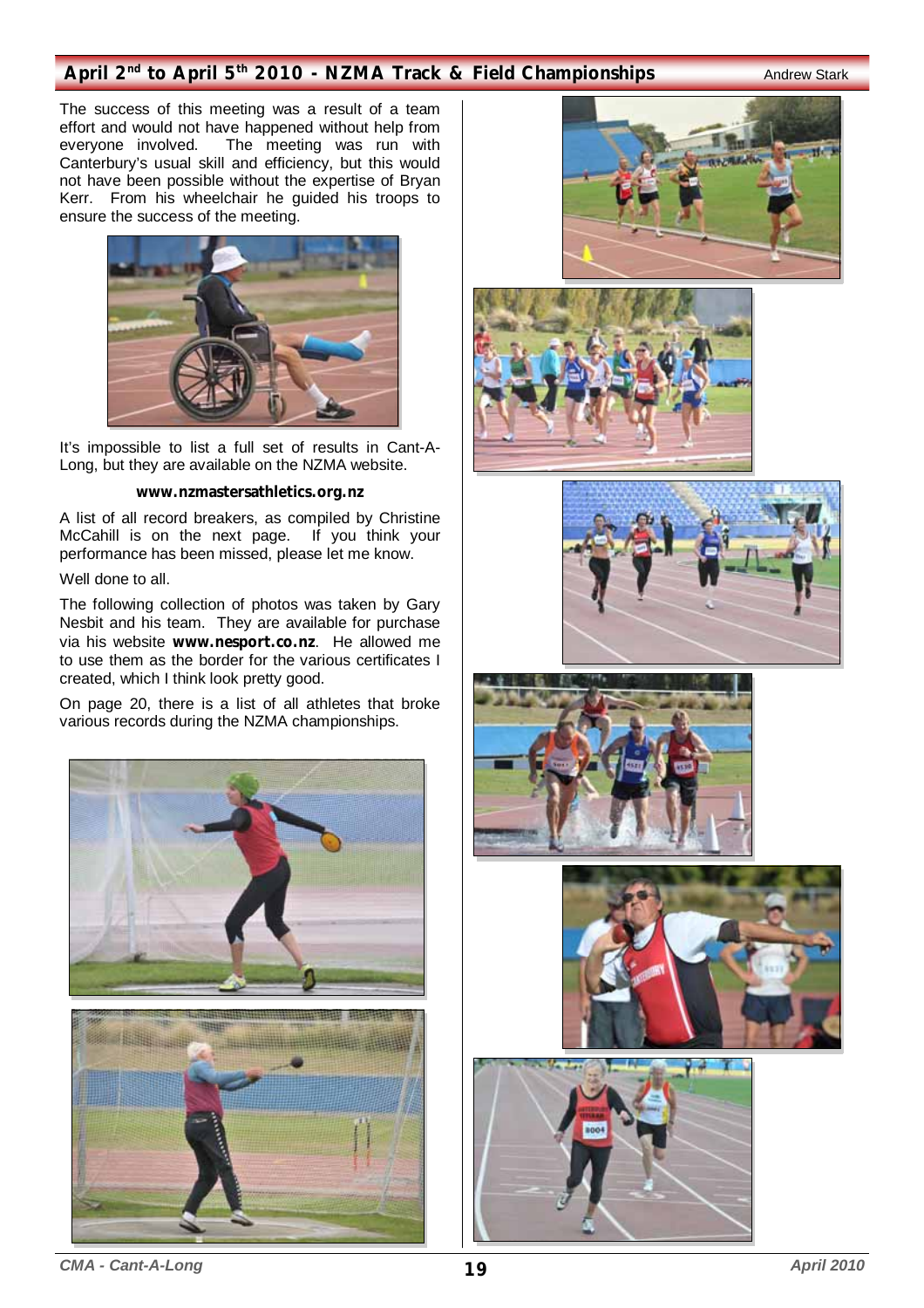### **RECORD BREAKERS AT THE NZMA CHAMPIONSHIPS APRIL 2010**

**NZCR = New Zealand Championship Record** (MUST be set at NZMA Championships) **NZR = New Zealand Record** (This will also be a CMA records)

| <b>Pauline Purser</b>   | W85        | <b>Discus</b>       | 10.52m   | <b>NZCR</b>           |
|-------------------------|------------|---------------------|----------|-----------------------|
| Pam Spiers              | W85        | Weight Pentathlon   | 2727pts  | <b>NZCR</b>           |
| <b>Shirley Peterson</b> | <b>W80</b> | Long Jump           | 2.34m    | <b>NZCR</b>           |
|                         |            | 100m                | 20.44    | <b>NZCR &amp; NZR</b> |
|                         |            | <b>Triple Jump</b>  | 5.48     | <b>NZCR</b>           |
| Marcia Petley           | W80        | 400m                | 2:00.21  | <b>NZCR</b>           |
| Dawn Cumming            | W75        | 2000m Steeples      | 12:12.84 | <b>NZCR</b>           |
|                         |            | 800m                | 3:54.56  | <b>NZCR</b>           |
| <b>Loris Reed</b>       | <b>W60</b> | 2000m Steeples      | 8:58.09  | <b>NZCR</b>           |
|                         |            | 800m                | 2:56.90  | <b>NZCR</b>           |
|                         |            | 1500m               | 5:44.66  | <b>NZCR</b>           |
| Sally Gibbs             | W45        | 5000m               | 17:57.70 | <b>NZCR</b>           |
|                         |            | 800m                | 2:25.44  | <b>NZCR</b>           |
|                         |            | 1500m               | 4:56.69  | <b>NZCR</b>           |
| Christine McCahill      | W45        | Shot Put            | 10.73m   | <b>NZCR</b>           |
|                         |            | Hammer              | 40.95m   | <b>NZCR</b>           |
|                         |            | <b>Weight Throw</b> | 14.40m   | <b>NZCR</b>           |
|                         |            | Weight Pentathlon   | 4234pts  | <b>NZCR</b>           |
| <b>Lyn Osmers</b>       | W45        | Javelin             | 29.76m   | <b>NZCR</b>           |
|                         |            | <b>High Jump</b>    | 1.40m    | =NZR & NZCR           |
| Nyla Carroll            | W40        | 5000m               | 16:48.28 | <b>NZCR</b>           |
| Vanessa Story           | W35        | 400m                | 1:02.17  | <b>NZCR</b>           |
| Hardeep Kaur            | W30        | Hammer              | 55.80m   | NZCR & NZR            |
| lan Brownie             | M80        | 80m Hurdles         | 25.02    | <b>NZCR</b>           |
| <b>Stan Gawler</b>      | M80        | 10000m              | 54:08.44 | <b>NZCR</b>           |
| Alistair Mackay         | M80        | Triple Jump         | 5.73m    | <b>NZCR</b>           |
| Jim Blair               | M75        | Javelin             | 24.44m   | <b>NZCR</b>           |
| <b>Max Wood</b>         | M75        | 400m                | 1:14.27  | <b>NZCR</b>           |
| <b>Stewart Foster</b>   | M70        | 80m Hurdles         | 17.72    | <b>NZCR</b>           |
| <b>Richard Davison</b>  | M60        | Weight Pentathlon   | 3776pts  | <b>NZCR &amp; NZR</b> |
| Laurie Malcolmson       | M60        | 300m Hurdles        | 46.89    | NZCR & NZR            |
|                         |            | 100m                | 12.76    | <b>NZCR</b>           |
|                         |            | 100m Hurdles        | 8.19     | <b>NZCR</b>           |
| <b>Tony McManus</b>     | M60        | 1500m               | 4:29.01  | <b>NZCR</b>           |
| <b>Stephen McKee</b>    | M50        | <b>Pole Vault</b>   | 3.71     | <b>NZCR &amp; NZR</b> |
| Jack O'Connor           | M45        | 400m hurdles        | 60.54    | <b>NZCR &amp; NZR</b> |
| Peter Ranginui          | M40        | High Jump           | 1.78     | <b>NZCR</b>           |
| Michael Scholten        | M30        | Shot Put            | 8.58m    | <b>NZCR</b>           |
|                         |            | <b>Discus</b>       | 26.94m   | NZCR & NZR            |
|                         |            | Javelin             | 37.31m   | NZCR & NZR            |
|                         |            | Hammer              | 28.00m   | <b>NZCR</b>           |
|                         |            | Weight Pentathlon   | 1847pts  | NZCR & NZR            |
|                         |            | Hammer              | 28.22m   | <b>NZR</b>            |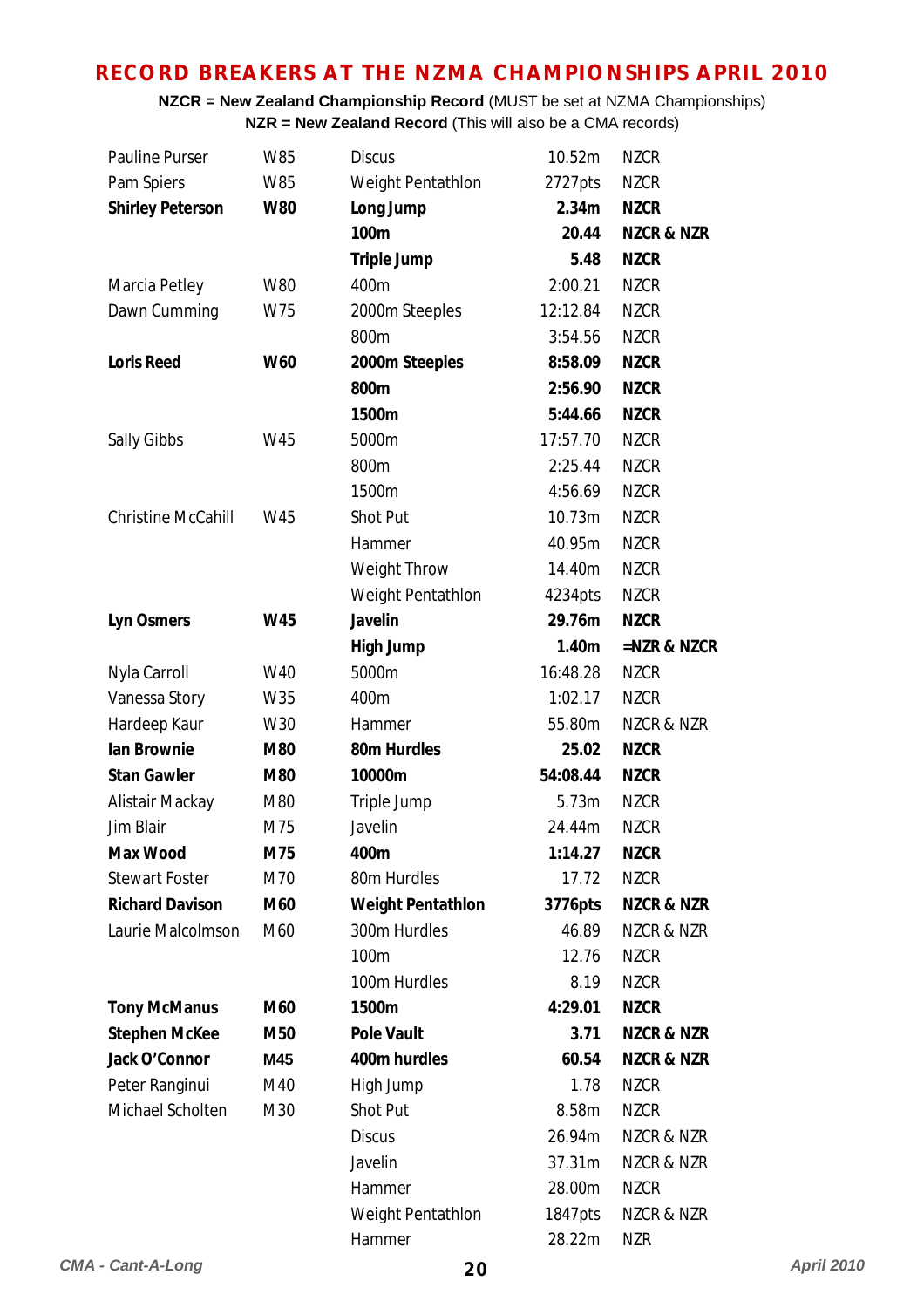# **Canterbury Masters Athletic 2009 / 2010 Record Breakers**

On the next three pages, all of the athletes who break various records have been listed. If you are on this list, please check it careful to ensure the times or distances are correct and that all of your record performances are included.

If you have any inquiries, please contact Bryan Kerr or Andrew Stark.

In the table, there is an Age % figure that gives you an idea of how your performance compares between different events and different competitors.

|                             | <b>Venue</b> | <b>Event</b>             | <b>Time or</b><br>distance | Age %           | <b>Record</b>                               |
|-----------------------------|--------------|--------------------------|----------------------------|-----------------|---------------------------------------------|
| Bob Boland (M85)            | <b>DOB</b>   | 30-Oct-1922              |                            | $Age = 87$      |                                             |
| 3-Apr-2010                  | QEII         | 400m                     | 2.03.30                    | 71.41%          | CMA record                                  |
| 4-Apr-2010                  | QEII         | 200m                     | 56.41                      | 64.69%          | CMA record                                  |
| 4-Apr-2010                  | QEII         | 800m                     | 5.01.19                    | 67.96%          | CMA record                                  |
| Stan Gawler (M80)           | <b>DOB</b>   | 8-Aug-1929               |                            | $Age = 80$      |                                             |
| 28-Nov-2009                 | QEII         | 10000m                   | 54.18.00                   | 79.01%          | CMA record                                  |
| 5-Dec-2009                  | Mosgiel      | 1500m                    | 7.33.4H                    | 72.86%          | Equals CMA, SIMC record                     |
| 5-Dec-2009                  | Mosgiel      | 3000m                    | 16.32.0H                   | 72.26%          | CMA record, SIMC record                     |
| 5-Dec-2009                  | Mosgiel      | 5000m                    | 27.49.6H                   | 73.87%          | CMA record Best Performance,<br>SIMC record |
| 2-Apr-2010                  | QEII         | 5000m                    | 26.20.59                   | 78.03%          | CMA record                                  |
| 4-Apr-2010                  | QEII         | 10000m                   | 54.08.44                   |                 | CMA & NZMA Championship<br>record           |
| Ian Brownie (M80)           | <b>DOB</b>   | 12-Mar-1929              |                            | $Age = 80 / 81$ |                                             |
| 24-Jan-2010                 | QEII         | Long Jump                | 3.07m                      | 70.34%          | CMA & NZMA record                           |
| 24-Jan-2010                 | QEII         | Pentathlon               | 2385pts                    |                 | CMA record                                  |
| 31-Jan-2010                 | QEII         | 300 m                    | 64.9H                      | 74.33%          | CMA record                                  |
| 14-Feb-2010                 | QEII         | 100m                     | 18.30                      | 77.60%          | CMA record                                  |
| 14-Feb-2010                 | QEII         | 400m                     | 1.35.52                    | 74.33%          | CMA record                                  |
| 14-Feb-2010                 | QEII         | High Jump                | 1.00m                      | 73.87%          | CMA record                                  |
| 3-Apr-2010                  | QEII         | 80m Hurdles              | 25.02                      |                 | CMA, NZMA & NZMA<br>Championship record     |
| 3-Apr-2010                  | QEII         | 400m                     | 1.35.50                    | 76.39%          | CMA record                                  |
| 3-Apr-2010                  | QEII         | 100m                     | 17.95                      | 80.47%          | CMA record                                  |
| 4-Apr-2010                  | QEII         | 200m                     | 37.80                      | 82.17%          | CMA record                                  |
| Max Wood (M75)              | <b>DOB</b>   | 11-Mar-1933              |                            | $Age = 77$      |                                             |
| 3-Mar-2010                  | QEII         | 400m                     | 74.27                      | 90.57%          | NZMA Championship record                    |
| <b>Ron Stevens (M70)</b>    | <b>DOB</b>   | 15-Oct-1939              |                            | $Age = 70$      |                                             |
| 28-Nov-2009                 | QEII         | 10000m                   | 42.04.32                   | 95.43%          | CMA & NZMA record                           |
| 5-Dec-2009                  | Mosgiel      | 1500m                    | 5.55.8H                    | 88.99%          | SIMC record                                 |
| 5-Dec-2009                  | Mosgiel      | 3000m                    | 12.41.4H                   | 88.11%          | SIMC record                                 |
| 19-Dec-2009                 | QEII         | 5000m                    | 21.03.64                   | 91.33%          | CMA & NZMA record                           |
| 14-Feb-2010                 | QEII         | 3000m                    | 12.19.68                   | 90.69%          | CMA & NZMA record                           |
| <b>Malcolm Fraser (M70)</b> | <b>DOB</b>   | 7-Nov-1932               |                            | $Age = 77$      |                                             |
| 19-Dec-2009                 | QEII         | 200m                     | 29.16                      | 88.48%          | CMA & NZMA record                           |
| <b>Rick Davison (M60)</b>   | <b>DOB</b>   | 27-Aug-1949              |                            | $Age = 60$      |                                             |
| 1-Oct-2009                  | Sydney       | Hammer                   | 44.03m                     | 71.36%          | CMA record                                  |
| 1-Oct-2009                  | Sydney       | Weight                   | 16.11m                     | 70.97%          | CMA record                                  |
| 1-Oct-2009                  | Sydney       | Weight Pentathlon        | 3728pts                    |                 | CMA & NZMA record                           |
| 24-Oct-2009                 | QEII         | Hammer                   | 46.14m                     | 74.78%          | CMA record                                  |
| 5-Dec-2009                  | Mosgiel      | Hammer                   | 46.59                      | 75.51%          | CMA & SIMC record                           |
| 5-Dec-2009                  | Mosgiel      | Weight                   | 15.29 m                    | 67.36%          | SIMC record                                 |
| 5-Dec-2009                  | Mosgiel      | <b>Weight Pentathlon</b> | 3668pts                    |                 | SIMC record                                 |
| 31-Jan-2010                 | QEII         | Weight                   | 16.72m                     | 73.66%          | CMA record                                  |
| 4-Apr-2010                  | QEII         | Weight Pentathlon        | 3776pts                    |                 | CMA, NZMA & NZMA<br>Championship record     |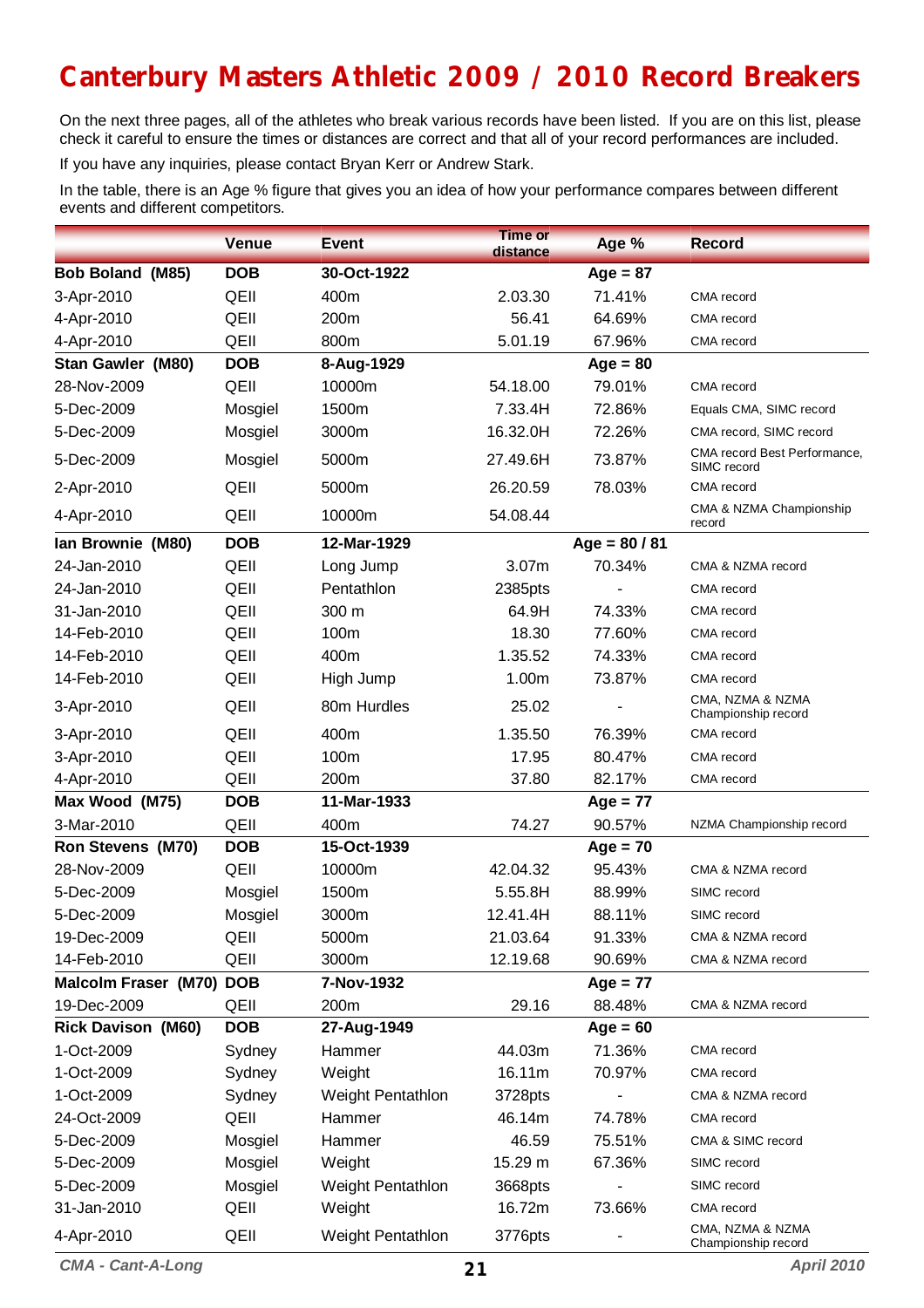|                                 | <b>Venue</b> | <b>Event</b>    | <b>Time or</b><br>distance | Age %      | <b>Record</b>                           |
|---------------------------------|--------------|-----------------|----------------------------|------------|-----------------------------------------|
| <b>Tony McManus (M60) DOB</b>   |              | 21-Oct-1949     |                            | $Age = 60$ |                                         |
| 5-Mar-2010                      | QEII         | 800m            | 2.19.77                    | 90.34%     | CMA record                              |
| 4-Apr-2010                      | QEII         | 800m            | 2.19.47                    | 90.53%     | CMA record                              |
| 1-Oct-2009                      | Sydney       | 1500m           | 4.43.28                    | 92.70%     | CMA record                              |
| 7-Mar-2010                      | QEII         | 1500m           | 4.28.90                    | 97.65%     | CMA record                              |
| 18-Mar-2010                     | QEII         | 1500m           | 4.28.61                    | 97.76%     | CMA record                              |
| 4-Apr-2010                      | QEII         | 1500m           | 4.29.01                    | 97.61%     | NZMA Championship record                |
| 26-Feb-2010                     | QEII         | 3000m           | 9.50.40                    | 92.66%     | CMA record                              |
| 20-Feb-2010                     | QEII         | 1 Mile          | 4.53.29                    | 94.36%     | CMA, NZMA & WMA record                  |
| 1-Oct-2009                      | Sydney       | 5000m           | 17:12.0H                   | 91.20%     | CMA record                              |
| Kit Chambers (M60)              | <b>DOB</b>   | 22-Apr-1949     |                            | $Age = 60$ |                                         |
| 14-Feb-2010                     | QEII         | 60 <sub>m</sub> | 8.92                       | 86.71%     | CMA record                              |
| <b>Jeff Barnfield (M55)</b>     | <b>DOB</b>   | 31-May-1954     |                            | $Age = 55$ |                                         |
| 14-Feb-2010                     | QEII         | 60 <sub>m</sub> | 8.60                       | 86.96%     | CMA record                              |
| Georg Ludwig (M55)              | <b>DOB</b>   | 25-May-1954     |                            | $Age = 55$ |                                         |
| 14-Feb-2010                     | QEII         | Javelin         | 34.00m                     | 48.54%     | CMA record                              |
| <b>Andrew Stark (M50)</b>       | <b>DOB</b>   | 13/91957        |                            | $Age = 52$ |                                         |
| 19-Dec-2009                     | QEII         | 1 mile          | 4.42.04                    | 91.71%     | CMA & NZMA Best<br>Performance          |
| Stephen McKee (M50) DOB         |              | 29-Dec-1959     |                            | $Age = 50$ |                                         |
| 23-Jan-2010                     | QEII         | 110 Hurdles     | 19.14                      |            | CMA & NZMA record                       |
| 6-Feb-2010                      | QEII         | Triple Jump     | 11.56m                     | 76.76%     | CMA & NZMA record                       |
| 14-Feb-2010                     | QEII         | 60 <sub>m</sub> | 8.75                       | 82.56%     | CMA record                              |
| 14-Feb-2010                     | QEII         | 100 Hurdles     | 17.68                      |            | CMA record                              |
| 14-Feb-2010                     | QEII         | Triple Jump     | 11.44m                     | 75.96%     | CMA & NZMA record                       |
| 14-Apr-2010                     | QEII         | Pole Vault      | 3.60m                      | 74.13%     | CMA record                              |
| 2-Apr-2010                      | QEII         | Pole Vault      | 3.71m                      | 76.39%     | CMA, NZMA & NZMA<br>Championship record |
| 2-Apr-2010                      | QEII         | Shot Put        | 10.72m                     | 53.17%     | CMA record                              |
| Tom Reihana (M50)               | <b>DOB</b>   | 2-Feb-1957      |                            | $Age = 52$ |                                         |
| 6-Dec-2009                      | Mosgiel      | 3000m           | 13.46.7H                   | 61.84%     | SIMC record                             |
| <b>Richard Bennett (M45)DOB</b> |              | 6-Dec-1964      |                            | $Age = 45$ |                                         |
| 9-Jan-2010                      | QEII         | 3000m           | 8.43.04                    | 92.45%     | CMA & NZMA record                       |
| 18-Mar-2010                     | QEII         | 3000m           | 8.40.48                    | 92.91%     | CMA & NZMA record                       |
| 4-Apr-2010                      | QEII         | 800m            | 2.02.66                    | 90.77%     | CMA record                              |
| Jack O'Connor (M45)             | <b>DOB</b>   | 21-Oct-1964     |                            | $Age = 50$ |                                         |
| 4-Apr-2010                      | QEII         | 400m Hurdles    | 60.54                      | 88.58%     | CMA, NZMA & NZMA<br>Championship record |
| Jonathon Black (M35) DOB        |              | 2-Jul-1970      |                            | $Age = 39$ |                                         |
| 14-Apr-2010                     | QEII         | 60 <sub>m</sub> | 7.78                       | 85.63%     | CMA record                              |

# **wholebody HEALTH wholebody HEALTH**

### **Decrease recovery time from injury .... ...... and increase performance!**

Wholebody HEALTH offer ACC approved acupuncture Cost: \$65.00 per hour (less \$20.00 if covered by ACC)

Sports Massage: \$75.00 per hour

For more information - 0800 wholebody or 0800 332 8442

140 Colombo Street, Beckenham, Christchurch

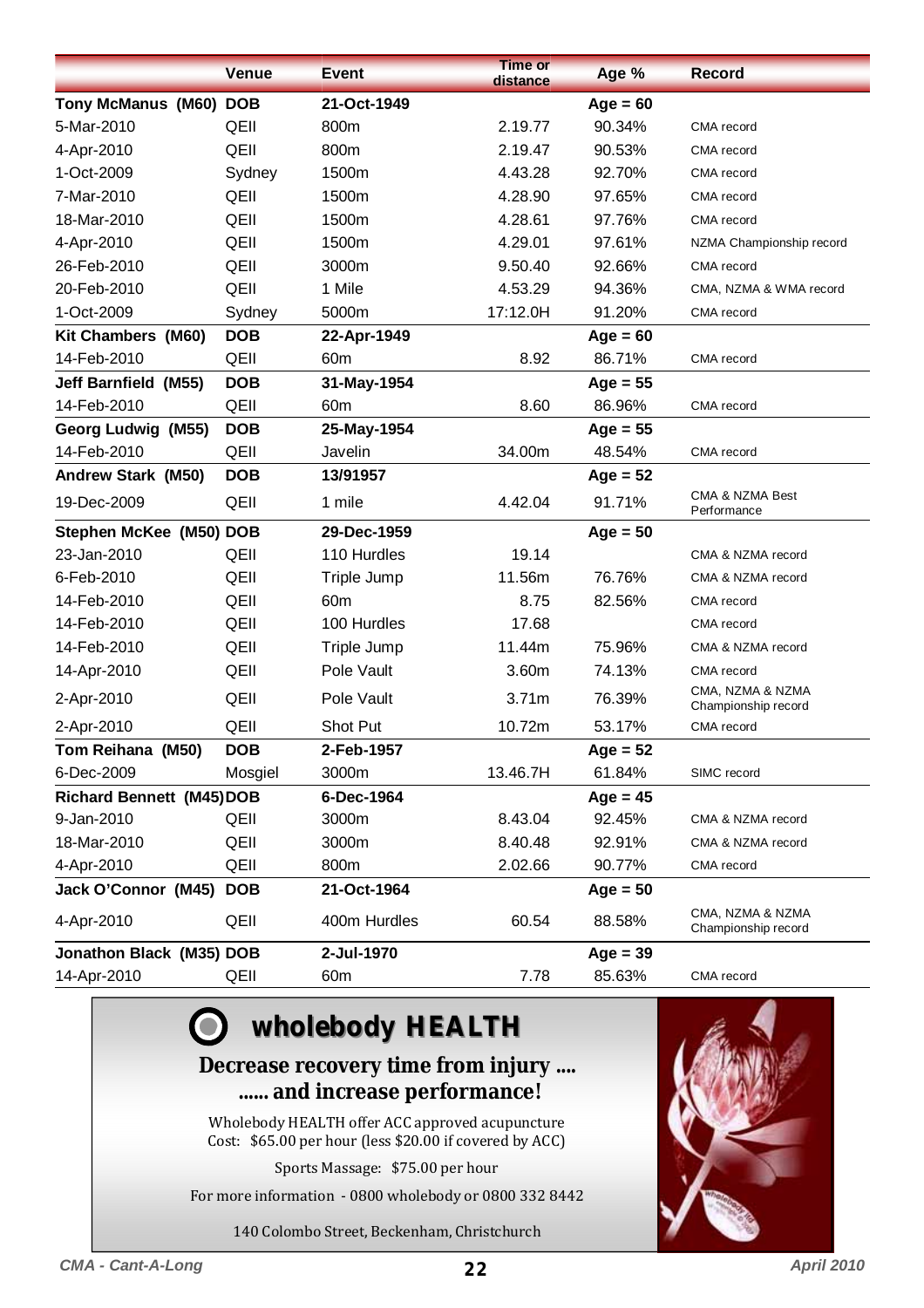|                                   | <b>Venue</b>                | <b>Event</b>             | <b>Time or</b><br>distance                                    | Age %      | <b>Record</b>                           |
|-----------------------------------|-----------------------------|--------------------------|---------------------------------------------------------------|------------|-----------------------------------------|
| <b>Shirley Peterson (W80) DOB</b> |                             | 24-Jul-1928              |                                                               | $Age = 81$ |                                         |
| 4-Apr-2010                        | QEII                        | Long Jump                | 2.34m                                                         | 70.91%     | NZMA Championship record                |
| 14-Feb-2010                       | QEII                        | Long Jump                | 2.60m                                                         | 78.79%     | CMA & NZMA record                       |
| 5-Dec-2009                        | QEII                        | Triple Jump              | 5.12m                                                         | 74.96%     | CMA & NZMA record                       |
| 3-Apr-2010                        | QEII                        | Triple Jump              | 5.48m                                                         | 80.23%     | NZMA Championship record                |
| 9-Jan-2010                        | QEII                        | Triple Jump              | 5.52m                                                         | 80.82%     | CMA, NZMA & WMA W81<br>record           |
| 26-Feb-2010                       | QEII                        | Triple Jump              | 5.63m                                                         | 82.43%     | CMA, NZMA & WMA W81<br>record           |
| 14-Apr-2010                       | QEII                        | 100m                     | 21.12                                                         | 81.81%     | CMA record                              |
| 3-Apr-2010                        | QEII                        | 100m                     | 20.44                                                         | 84.53%     | CMA, NZMA & NZMA<br>Championship record |
| Iris Bishop (W75)                 | <b>DOB</b>                  | 8-Feb-1935               |                                                               | $Age = 75$ |                                         |
| 14-Feb-2010                       | QEII                        | Shot Put                 | 4.90m                                                         | 52.98%     | CMA record                              |
| 14-Feb-2010                       | QEII                        | <b>Discus</b>            | 11.44m                                                        | 35.30%     | CMA record                              |
| 3-Apr-2010                        | QEII                        | <b>Discus</b>            | 11.55m                                                        | 35.64%     | CMA record                              |
| 14-Feb-2010                       | QEII                        | Hammer                   | 14.46m                                                        | 42.75%     | CMA record                              |
| 5-Apr-2010                        | QEII                        | <b>Weight Pentathlon</b> | 2489pts                                                       |            | CMA record                              |
| Barabara Bird (W70)               | <b>DOB</b>                  | 20-Dec-1939              |                                                               | $Age = 70$ |                                         |
| 24-Jan-2010                       | QEII                        | Javelin Throw            | 19.22m                                                        | 58.53%     | CMA record                              |
| 14-Feb-2010                       | QEII                        | Javelin Throw            | 20.33m                                                        | 61.91%     | CMA record                              |
| 14-Mar-2010                       | QEII                        | Javelin Throw            | 21.54m                                                        | 65.60%     | CMA record                              |
| Carol Thompson (W70) DOB          |                             | 23-Sep-1939              |                                                               | $Age = 70$ |                                         |
| 5-Dec-2009                        | Mosgiel                     | 3000m                    | 17.44.6H                                                      | 74.15%     | <b>CMA record Best Performance</b>      |
| Lois Anderson (W60)               | <b>DOB</b>                  | 23-Jul-1946              |                                                               | $Age = 63$ |                                         |
| 14-Feb-2010                       | QEII                        | 60 <sub>m</sub>          | 10.40                                                         | 87.30%     | CMA record                              |
| Loris Reed (W60)                  | <b>DOB</b>                  | 26-Apr-1947              |                                                               | $Age = 62$ |                                         |
| 3-Apr-2010                        | QEII                        | 2000m steeplechase       | 8.58.09                                                       |            | NZMA Championship record                |
| Linda Beach (W50)                 | <b>DOB</b>                  | 1-Nov-1959               |                                                               | $Age = 50$ |                                         |
| 3-Apr-2010                        | QEII                        | Javelin                  | 26.28m                                                        | 49.12%     | CMA record                              |
| Bernadette Jago (W50) DOB         |                             | 28-May-1956              |                                                               | $Age = 53$ |                                         |
| 5-Dec-2009                        | Mosgiel                     | 5000m                    | 20.49.9H                                                      | 83.43%     | SIMC record                             |
| Lyn Osmers (W45)                  | <b>DOB</b>                  | 12-Jun-1960              |                                                               | $Age = 49$ |                                         |
| 3-Apr-2010                        | QEII                        | High Jump                | 1.40m                                                         | 82.35%     | CMA $& = NZMA$ Championship<br>record   |
| 3-Apr-2010                        | QEII                        | Javelin                  | 29.76m                                                        | 56.88%     | CMA & NZMA Championship<br>record       |
| Louise Scott (W40)                | <b>DOB</b>                  | 4-Jan-1966               |                                                               | $Age = 44$ |                                         |
| 1-Nov-2009                        | QEII                        | 300m                     | 53.4H                                                         | 69.89%     | <b>CMA Best Performance</b>             |
| 22-Nov-2009                       | QEII                        | 300m                     | 51.1H                                                         | 73.04%     | CMA record                              |
| 14-Feb-2010                       | QEII                        | 300m                     | 49.28                                                         | 75.73%     | CMA record                              |
| Nicola Jennings (W30)             | <b>DOB</b>                  | 15-Jan-1980              |                                                               | $Age = 30$ |                                         |
| 3-Apr-2010                        | QEII                        | Hammer                   | 28.56m                                                        | 37.55%     | CMA record                              |
|                                   |                             | Date                     | Event                                                         |            | Time<br>Percentage                      |
| <b>NZMA Colours &amp;</b>         | <b>NZMA Middle Distance</b> | 21/02/09<br>31/01/09     | 1500m Inter-club event - QEII<br>800m Inter-club event - QEII |            | 4:19.68<br>93.61%<br>2:05.39<br>93.52%  |

### **NZMA Middle Distance Athlete of the Year**

At the annual dinner during the NZMA Championships, the 2009 NZMA awards were presented.

**Andrew Stark** was awarded his **NZMA Colours** for a performance with an age graded percentage over 95% and was named **Middle Distance Athlete of the Year** for 2009. Here are his best 2009 results ...

14/02/09 **800m Inter-club event - QEII** 2:04.58 94.13% 21/02/09 **1500m Inter-club event - QEII** 4:17.39 94.45% 27/02/09 **800m Inter-club event - QEII (CMA M50 Record)** 2:03.50 94.96% 07/03/09 **1500m - Tauranga (NZMA Championships)** 4:16.47 94.79%